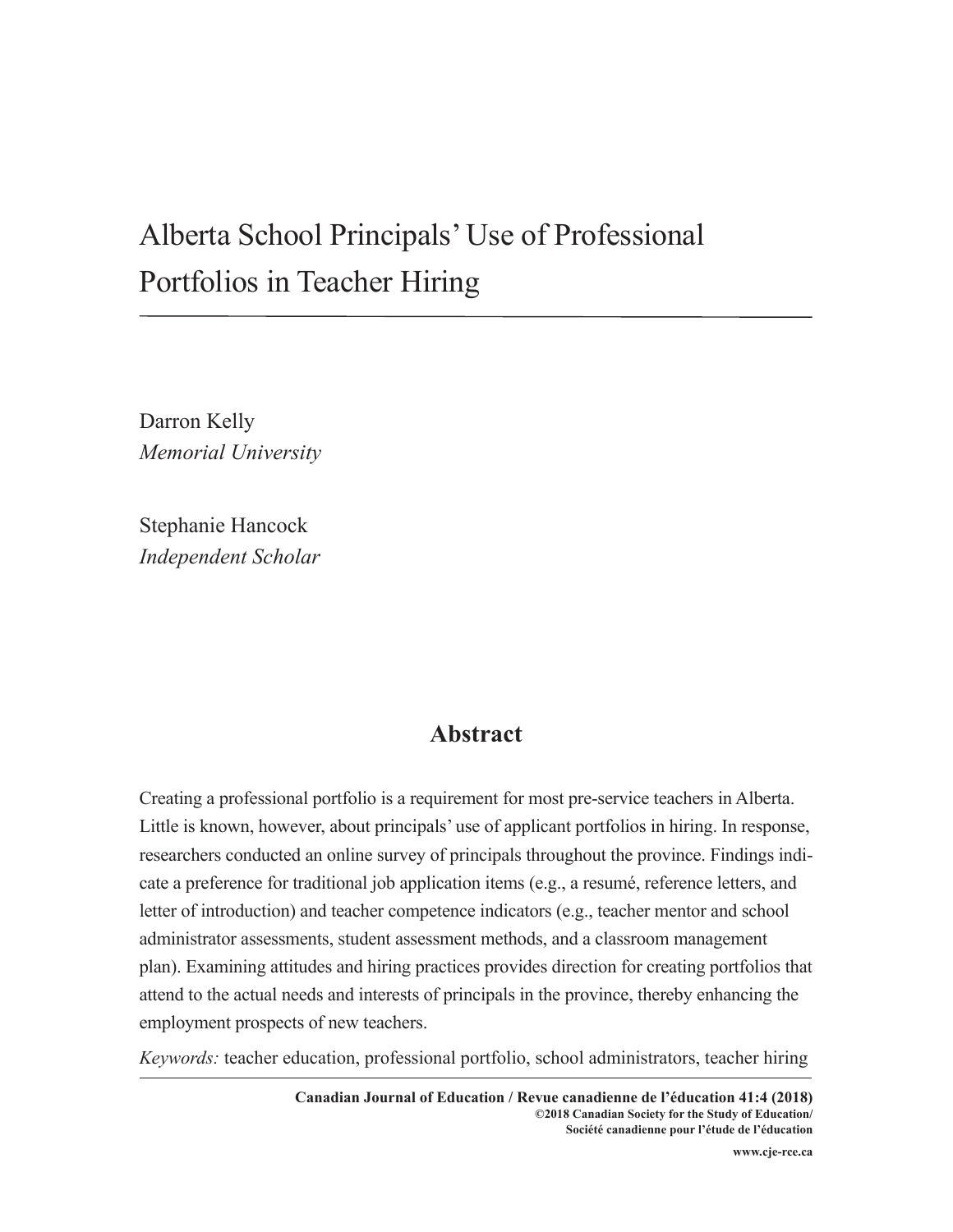# **Résumé**

La création d'un portefeuille professionnel est une exigence pour la plupart des enseignants étudiants en Alberta. On sait peu, toutefois, à propos de l'utilisation des portefeuilles de candidats par les directeurs dans le processus d'embauche. En réponse, les chercheurs ont mené une enquête en ligne auprès des directeurs d'écoles de l'ensemble de la province. Les résultats indiquent une préférence pour les éléments traditionnels d'une demande d'emploi (p. ex., un curriculum vitae, des lettres de références, et une lettre d'introduction) et les indicateurs de compétence des enseignants (p. ex., les évaluations du mentor d'enseignant et de l'administrateur scolaire, les méthodes d'évaluation des élèves, et un plan de gestion de classe). L'examen des attitudes et pratiques d'embauche fournit une orientation pour créer des portfeuilles qui répondent aux besoins et aux intérêts réels des directeurs d'école dans la province, améliorant ainsi les perspectives d'emploi des nouveaux enseignants.

*Mots-clés : la formation à l'enseignement, portefeuille professionnel, administrateurs sco*laires, embauche d'enseignants

# **Acknowledgements**

We would like to thank Elizabeth Hodgson for her perseverance and attention to detail in working with "the boring but important stuff." Elizabeth has the makings of a fine researcher.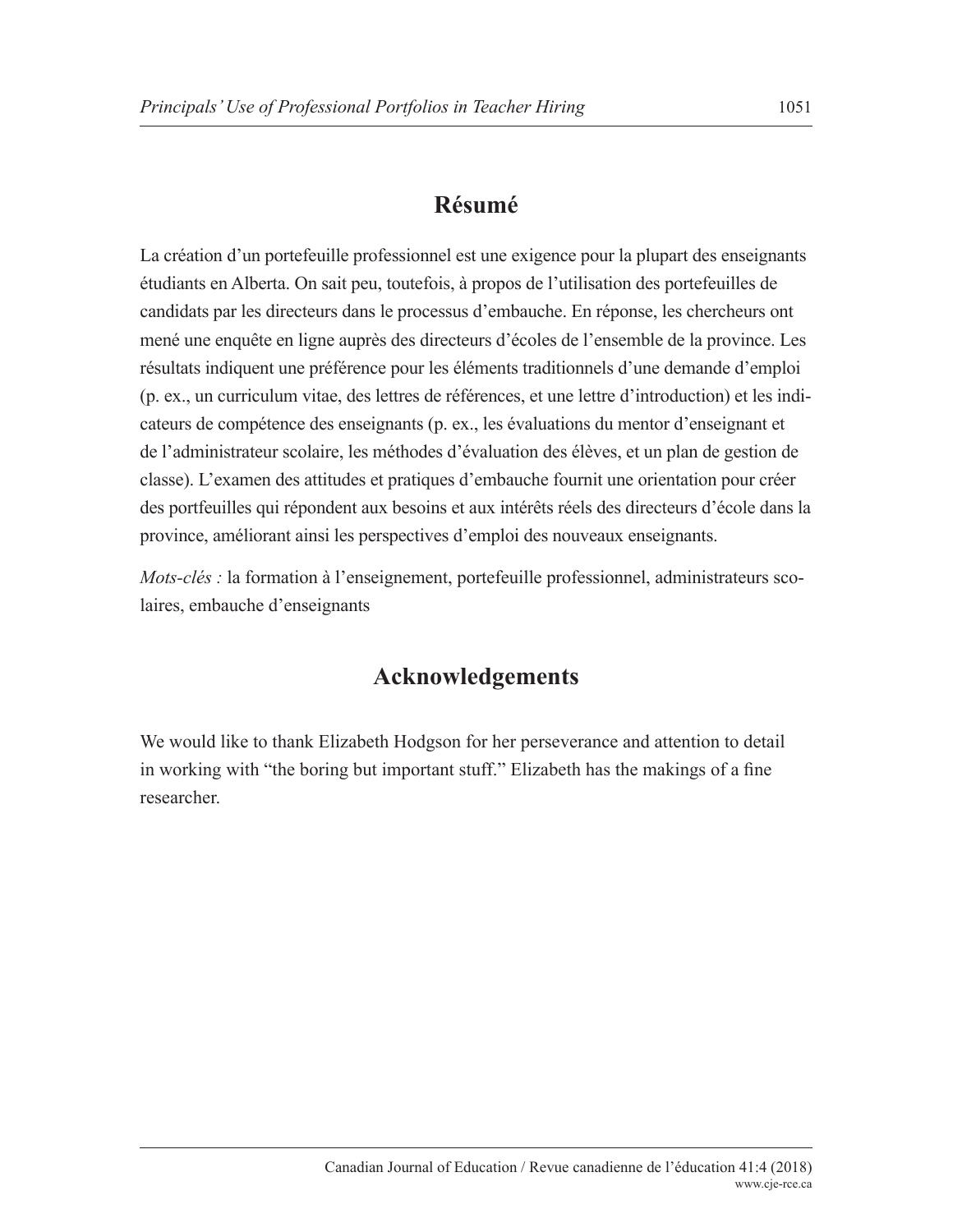# **Context of the Study**

The production of professional portfolios in teacher education is commonplace (Campbell, Cignetti, Melenyzer, Nettles, & Wyman, 2007) with portfolio creation now integrated into most teacher education programs in Alberta and across Canada. Portfolios serve three main purposes in teacher education: to encourage pre-service teacher learning and professional development through self-reflection (Kitchenham & Chasteauneuf, 2009; Lin, 2008; Smith & Tillema, 2003; Strudler & Wetzel, 2008); to aid faculty in assessing student performance in teacher education programs (Strudler & Wetzel, 2008); and to document and showcase the knowledge, skills, and attributes of new teachers in support of post-graduation employment (Ndoye, Ritzhaupt, & Parker, 2012; Rolheiser & Schwartz, 2001). In the context of this third purpose, many faculties of education in Alberta currently accept that school principals, in their capacity to hire new teachers, review the portfolios of worthy teacher applicants. On this basis, pre-service teachers are encouraged and often required to spend considerable time and resources creating and perfecting a portfolio for use in finding employment.

 Despite incorporation into teacher preparation programs, present assumptions about the use of portfolios in the hiring practices of school principals remain largely unsubstantiated in the available literature. While there is evidence that principals may find portfolios helpful in the hiring process (Ndoye et al., 2012; Theel & Tallerico, 2004), very little is known of the specific ways in which principals use portfolios in recruiting and hiring new teachers or if certain items in a portfolio hold greater relevance in hiring decisions. In examining the attitudes and hiring practices of school principals in relation to portfolios, this research provides direction for assisting pre-service teachers to produce a portfolio that attends to the needs and interests of principals in Alberta. Such knowledge is beneficial to new teachers as they navigate the hiring process after graduation and to pre-service teachers as they work to craft a portfolio that can assist in securing a teaching position.

### **Select Background Literature**

A professional portfolio is a visual representation of a person's occupational identity and offers teacher candidates a number of means for tracking and expressing their overall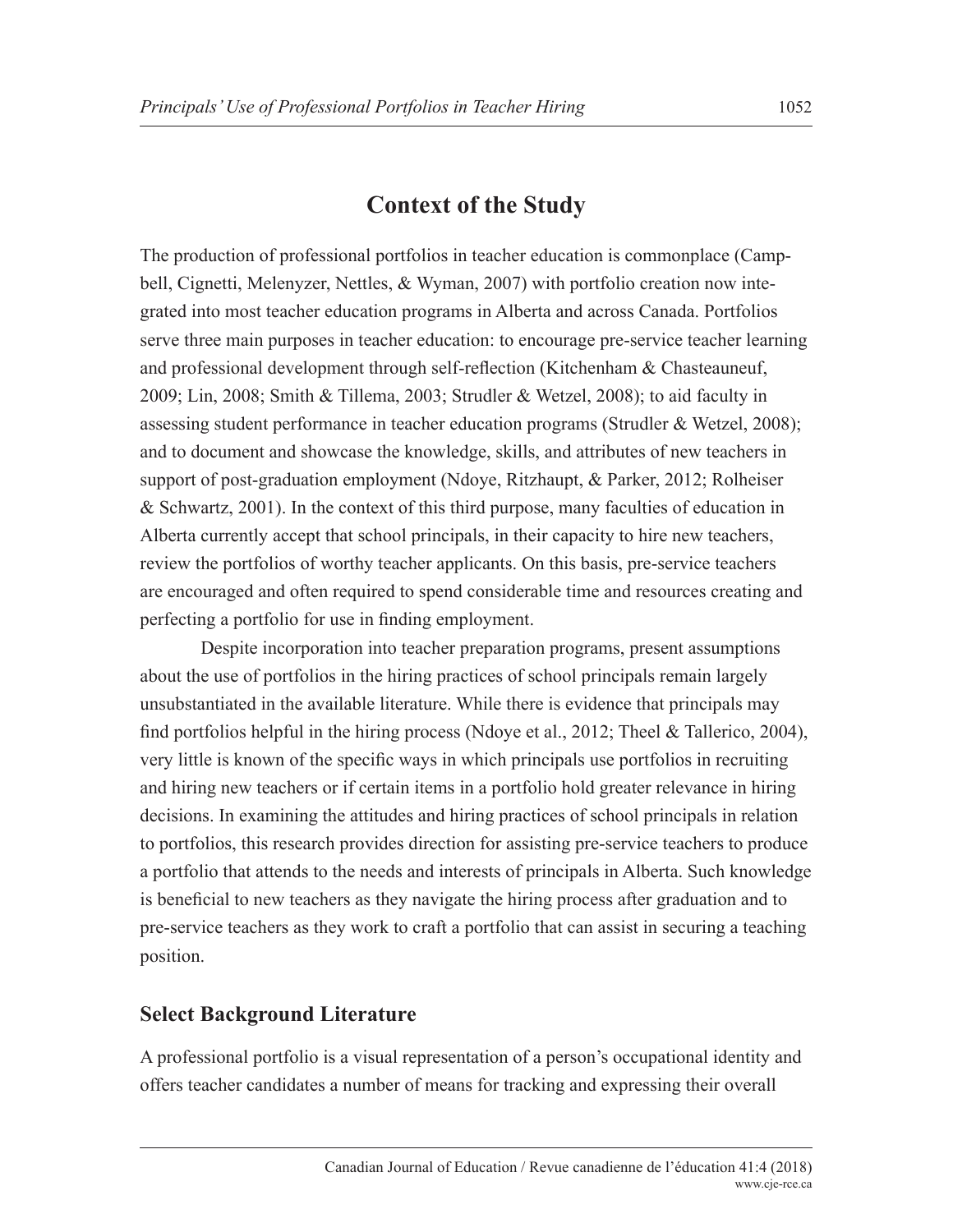development and suitability for teaching. More than a catalogue of artifacts, portfolios can provide tangible evidence of teaching quality, illustrate a commitment to student learning and support, portray the beliefs and values that guide teaching practice, and offer a multidimensional representation of the person-as-teacher. Properly managed, such representations can play a convincing role in strengthening applicant performance at job interviews (Hurst, Wilson, & Cramer, 1998). In teacher education programs, portfolios are increasingly expected to fulfill multiple and varying functions. They serve as archives of accomplishment, as learning and reflection tools, as a means of academic assessment, and as preparation for post-graduation job searches and employment interviews (Butler, 2006; Smith & Tillema, 2003). These multiple and varying functions challenge pre-service teachers to create portfolios that demonstrate critical inquiry, reflective growth, and personal mastery (Hallman, 2007), and can be readily adapted and focused for a range of audiences (Strudler & Wetzel, 2011). The literature recommends that pre-service teacher portfolios express an acute sense of self while accounting for the needs of all educational constituents, including prospective employers (Ndoye et al., 2012; Shepherd & Skrabut, 2011). Added to this recommendation is a growing conviction that e-portfolios, developed electronically and made available online, are the best means of demonstrating digital awareness and teaching competence, and packaging the persona of new teachers (An

& Wilder, 2010; Shepherd & Skrabut, 2011).

Not surprisingly from the student perspective, when faced with this array of expectations and the accompanying need for technological know-how, there is a tendency to rationalize the portfolio process in simple cost-benefit terms. For example, a study by Elliott, Daily, Fredricks, and Graham (2008) focusing on portfolio creation showed that students conceptualize portfolios from a consumer perspective—viewing portfolios as an obligatory requirement for graduation. Students believed university faculty erroneously represented portfolios as beneficial to securing post-graduate employment. Rather than supporting their need for actual employment strategies, students viewed portfolios as operating in the interest of institutional objectives and professional standards of accountability. For these students, the portfolio was seen as a basic "assessment commodity" (p. 55). Consistent with such findings, even when students recognize that portfolios are potentially useful to prospective employers (Rolheiser & Schwartz, 2001), they see no actual evidence that portfolios are currently valued in the hiring process (Shepherd  $\&$ Hannafin, 2008). In a study conducted by Lin (2008), only one-third of students intended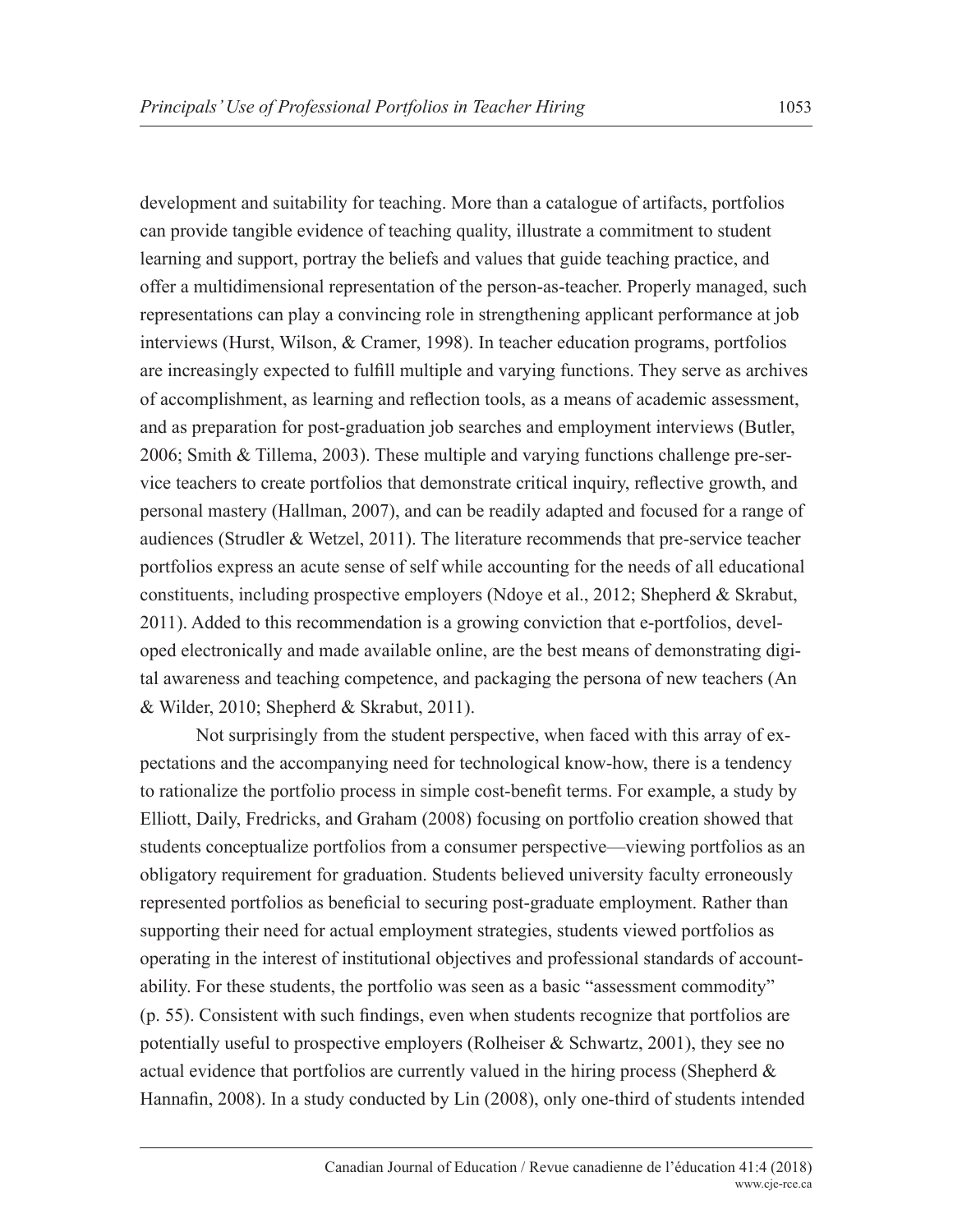to use their portfolio for employment-seeking purposes. This reflects the attitude of many students who either believe that school principals would not take the time to view their portfolio or who feel uncomfortable sharing their portfolio with prospective employers (Parker, Ndoye, & Ritzhaupt, 2012).

To better understand principal perspectives on e-portfolios, Ndoye, Ritzhaupt, and Parker (2012) surveyed school leaders from 11 counties in North Carolina. They found that principals considered a digital portfolio to be most helpful in the applicant screening process and during interviews. Principals recognized e-portfolios as easily accessible and able to provide up-to-date information evidencing a job candidate's teaching abilities. In using e-portfolios, principals were most interested in accessing employment-related information, but often found that navigating the e-portfolio was time consuming and that the information provided lacked direct connection to a candidate's actual classroom practice. The latter conclusions reflect a wider concern regarding the use of portfolios as sources of evidence for evaluating teacher competency (Attinello, Lare, & Waters, 2006; Yao et al., 2008).

The potential worth of portfolios—including e-portfolios—in evaluative and hiring processes can be readily obscured or entirely lost through an awkward presentation or a complete lack of relevant information. Similarly, Theel and Tallerico (2004) found that principals view portfolios as beneficial to the extent that they meaningfully enhance an applicant's interview, suggesting that the value of portfolios in hiring is often incidental. Moreover, when asked about the weighting used in making hiring decisions, principals ranked portfolios among the items of least importance, placing greater emphasis on applicants' personal characteristics and references (Cranston, 2012; Mason & Schroeder, 2010). Taken together, the literature describing principals' views indicates the potential of portfolios to support teacher hiring, especially when made available in digital format and well-presented during an interview. The literature also suggests, however, that portfolios generally lack influence on principals' actual hiring decisions (Mason & Schroeder, 2010; Theel & Tallerico, 2004).

### **Purpose and Participants**

Due to the emphasis placed on the production of portfolios in teacher education and the lack of specific knowledge concerning their relevance in the employment process, this research seeks a clearer understanding of the attitudes and practices of Alberta school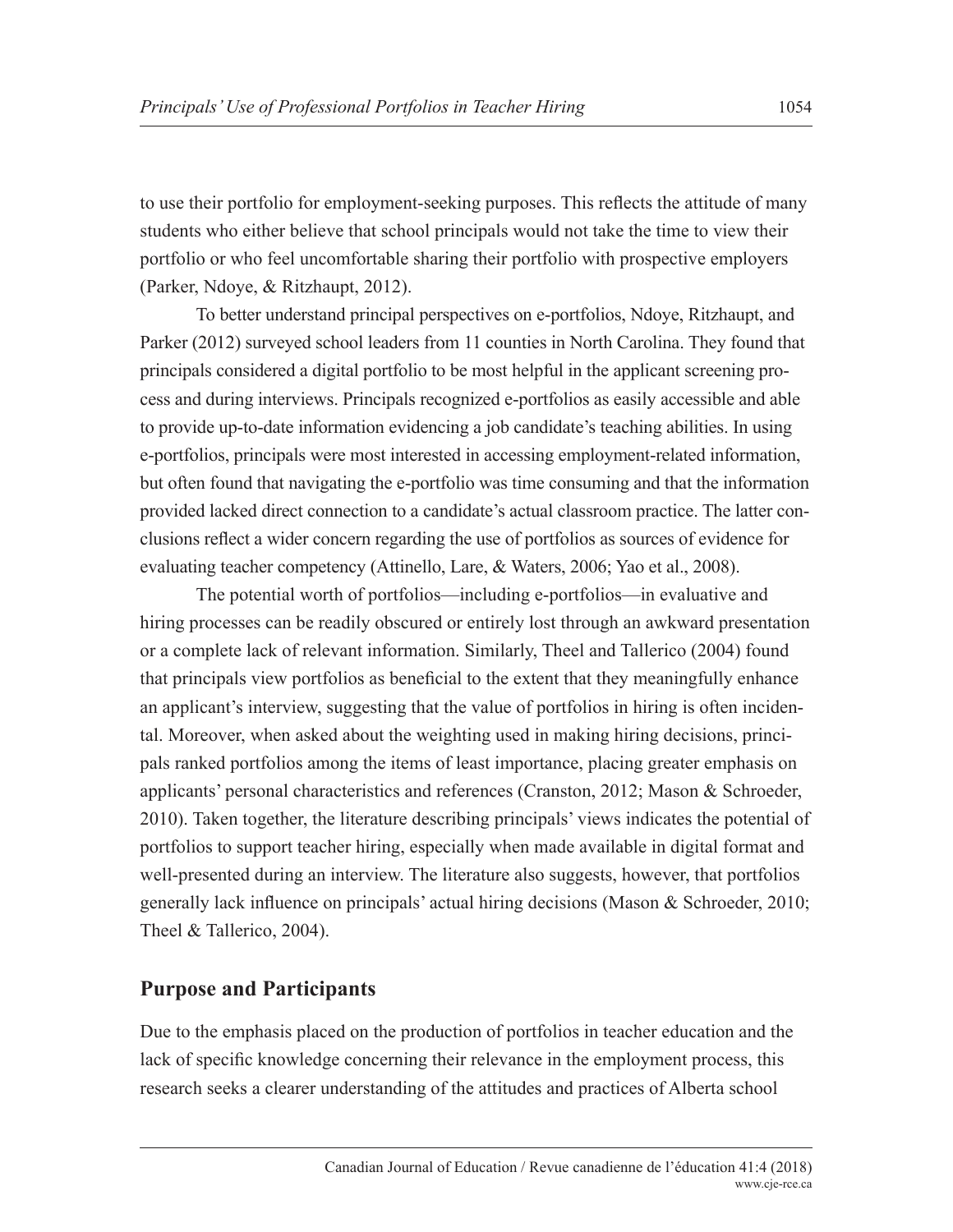principals in their use of portfolios when hiring newly graduated teachers. Given the wide geographical area covered by the province, its numerous jurisdictional authorities, and the remoteness of many of its schools, much consideration was paid to choosing the most democratic, non-coercive, low-barrier, efficient, and cost-effective means of data gathering—a means that would provide equal opportunity for a wide range of participation. We chose to conduct an online survey, reasoning that every principal would have access to a digital communication device and the Internet, and data could be gathered simultaneously from respondents across the entire province over a shortened period. Additionally, an online survey is less intrusive and disruptive to principals' schedules as they may choose to respond at a time and place most convenient for them. An online survey also provides many of the benefits of a structured interview without the potential key reactive features, such as gender and perceived authority, that interviewers inherently embody and that can affect respondents in face-to-face situations (Bryman, Teevan, & Bell, 2009).

We also considered the unwanted potential effect of social desirability bias in responding—that principals may not feel comfortable rating certain portfolio items, deemed relevant by faculties of education, as irrelevant to their hiring decisions. To reduce this possibility of biased responding, the survey was completed anonymously, with assurance to principals that their personal identity, Internet Protocol address, and geographic location would not be captured for the study. We included several open-ended questions to allow principals to elaborate on their responses and share their thoughts in more detail. Respondents were also provided with researcher contact information and invited to email or call if they wished to make additional contributions or further discuss the research.

In the spring of 2016, at the time the survey was conducted, Alberta Education listed 2,388 schools operating within 375 distinct jurisdictional authorities (districts or divisions) in the province (Alberta Education, 2016). For the purpose of this study, our population of interest included principals at the province's 1,498 public schools and 391 separate (i.e., Catholic) schools. These schools were selected as they offer the greatest opportunity for the employment of new teachers and because the role of the principal in hiring is similar. Principals at other provincial schools, including private and charter schools, were not contacted due to the unique programming and hiring procedures of these schools.

Separate contact lists were compiled, one for public school principals and one for separate school principals, using the email addresses published on division and school websites. Some of these principals were identified as being responsible for more than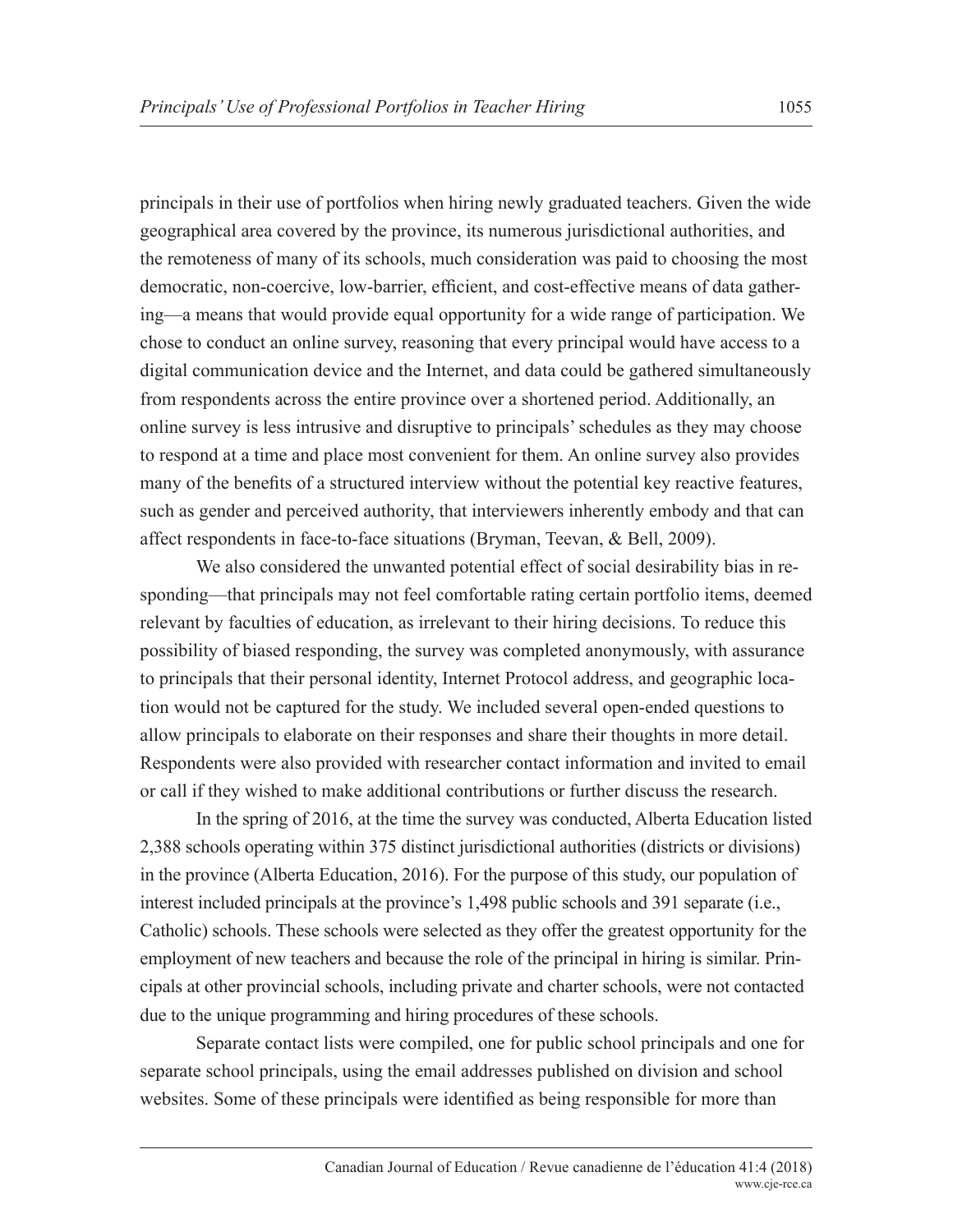one school (in the case of colony schools, for example) and were included only once on the contact list. Invitations to participate in the study were sent by blinded email to all eligible participants for whom a professional email address was publicly available. This included 1,077 public school principals and 347 separate school principals, for a total of 1,424 invitations. To facilitate timely data gathering, cleaning, and analysis, the survey was duplicated and separate SurveyMonkey links were provided to each group. The groups were contacted sequentially, given approximately eight weeks to respond, and sent a single reminder notice one week prior to closing the survey.

In total, the survey received 269 initial respondents, with 210 principals reporting from public schools and 59 principals reporting from separate schools. This translates to an overall response rate of just under 19% of the population of eligible principals in Alberta—a rate comparable to other studies employing email surveys of school principals (e.g., Madariaga et al., 2017). Some participants failed to respond to all Likert-scale items contained in the inventory; the total number of fully completed surveys was 251 (194 public school principals and 57 separate school principals). Only these respondents were included in the statistical analyses outlined below. With a two-tailed design, this sample represents the population of nearly 1,500 public and separate school principals with a 92% confidence level and a 5% margin of error (Rodríguez del Águila & González-Ramírez, 2014).

As incentive for their participation, and as a means of compensating school principals for their time and contribution to this study, participants were provided a separate, unlinked SurveyMonkey page where they could enter their names in a draw to win one of four \$100.00 gift cards. On this page, respondents were also asked if they consented to being contacted for participation in future research concerning their use of portfolios, should further study be warranted.

## **The Survey Instrument**

The survey designed and used for this study was divided into three sections: (a) questions regarding school demographics, (b) a listing of portfolio items to be rated in terms of relevance to the hiring process, and (c) a series of open-ended questions concerning attitudes toward portfolios and portfolio items. For school demographics, principals were asked three questions:

• Is your school located in an urban or rural setting?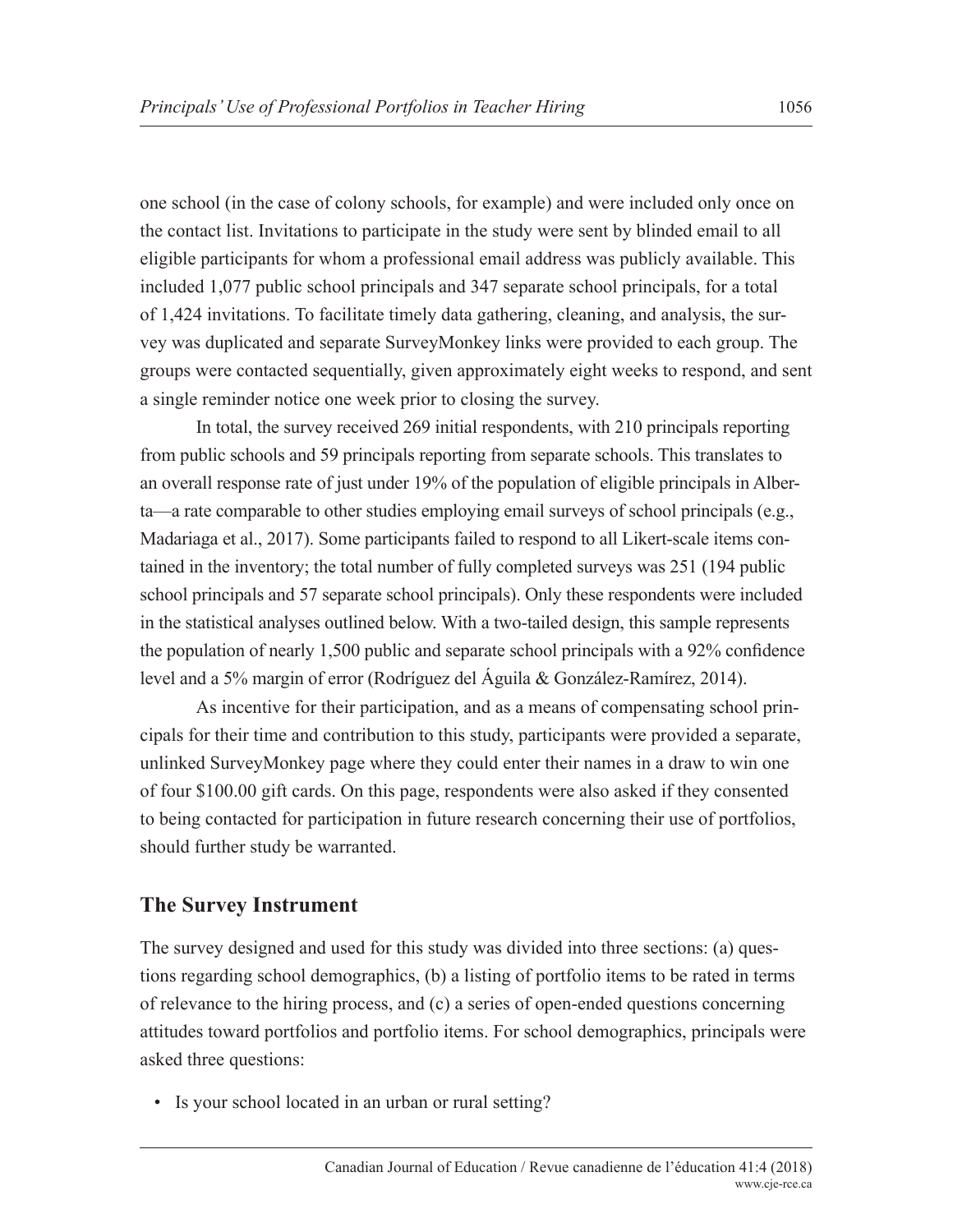- What is the approximate student population at your school?
- What are the grade levels at your school?

School demographic information was gathered with pre-service teachers in mind, as a possible means of providing direction for tailoring portfolios to specific job postings.

In the second section of the survey, participants were asked to rate each of 20 portfolio items in terms of its relevance to their needs and interests in hiring teachers. A complete list of the portfolio items is given in Figure 1. The portfolio items selected represent those commonly found in "portfolio checklists" and "collections of artifacts" available through links on faculty of education websites in Alberta, and in the literature identifying portfolio evidence of teacher ability (e.g., Barrett, 2011; Butler, 2006; University of Lethbridge, 2016). As such, this is not an exhaustive list of potential portfolio items but a selection that represents a general inventory of items that pre-service teachers are typically expected to include in their portfolio. A 7-point Likert scale, ranging from "extremely irrelevant" to "extremely relevant," along with an eighth response option of "not applicable," was used to determine the relative value of each portfolio item. An alternative means of assessing the relative importance of each portfolio item to hiring would be to ask principals to rank the items from most to least relevant. However, this method requires that the respondent simultaneously hold all items in mind and perform a relative comparison, as opposed to considering the value of each item individually; precludes the possibility of applying an equal ranking to more than one item; and does not permit feedback on the absolute level of relevance each item holds. For instance, a respondent may deem his or her top-ranked portfolio item to be only "somewhat important" to hiring decisions, yet its importance is greater than that of all the others. Structuring response options as a Likert scale allowed respondents to provide a more accurate picture of each portfolio item's relevance to hiring decisions.

The final section of the survey asked participants to provide written responses to seven open-ended questions, such as: "At what point in the hiring process do you use applicant portfolios and why?" The six additional open-ended questions are detailed in the Analysis and Interpretation section below. Open-ended survey questions are a well-regarded and valuable means of exploring people's attitudes, opinions, and experiences (Schensul, Schensul, & LeCompte, 1999). The specific open-ended questions developed for this survey reflected our overarching interest in reliably informing the production and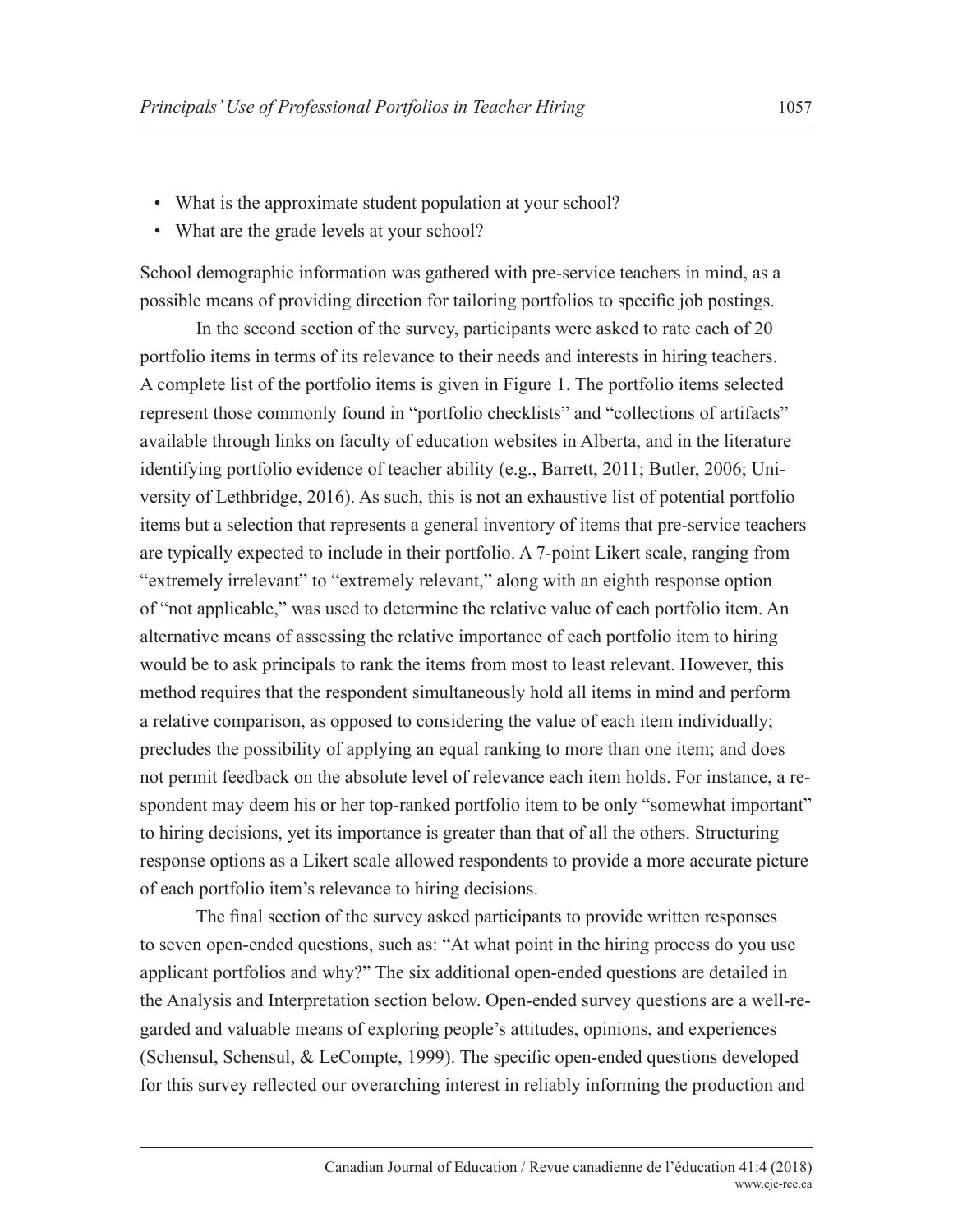use of portfolios in teacher education and hiring. The questions were designed to solicit practical information for pre-service teachers as they create their portfolios and anticipate the hiring process, and for faculties of education in their role of supporting the early career aspirations of pre-service teachers. We also sought to craft questions that could corroborate findings from the Likert-scale portion of the survey, and to ascertain whether other portfolio items, not included for assessment, were relevant to principals' hiring decisions. The purpose, in analyzing principals' open-ended responses, was to highlight general attitudes and practices of Alberta principals in their use of applicant portfolios. All components of the study received ethics approval at the University of Lethbridge and study funding was provided by an internal university grant.

## **Analysis and Interpretation**

#### **School Demographic Descriptives**

All statistical analyses were conducted using SPSS version 24. Of the 251 principals (194 public school and 57 separate school) who fully completed the survey, 126 indicated working at an urban school and 125 at a rural school. A descriptive comparison of these respondent groups found that urban schools ranged in population from 84 to 2,500 students, while rural schools ranged from 5 to 1,650 students. An independent-samples Mann-Whitney U test confirmed that the reported student population of urban schools (*Mdn* = 450) was significantly larger than that of rural schools (*Mdn* = 270), *U*  $= 3932.00$ ,  $z = -6.858$ ,  $p < .001$  (two-tailed). There was wide variation in the ranges of grade levels taught at respondents' schools. For instance, some schools included students from pre-kindergarten through Grade 12; some included only elementary-school, middle-school, or high-school students, or various combinations thereof; while others taught students with severe special needs or focused only on adult education. With this degree of heterogeneity, there was no valid approach to creating justifiable categories based on the grade levels reported in the schools; consequently, no analysis of principals' portfolio item ratings was conducted based on this demographic variable.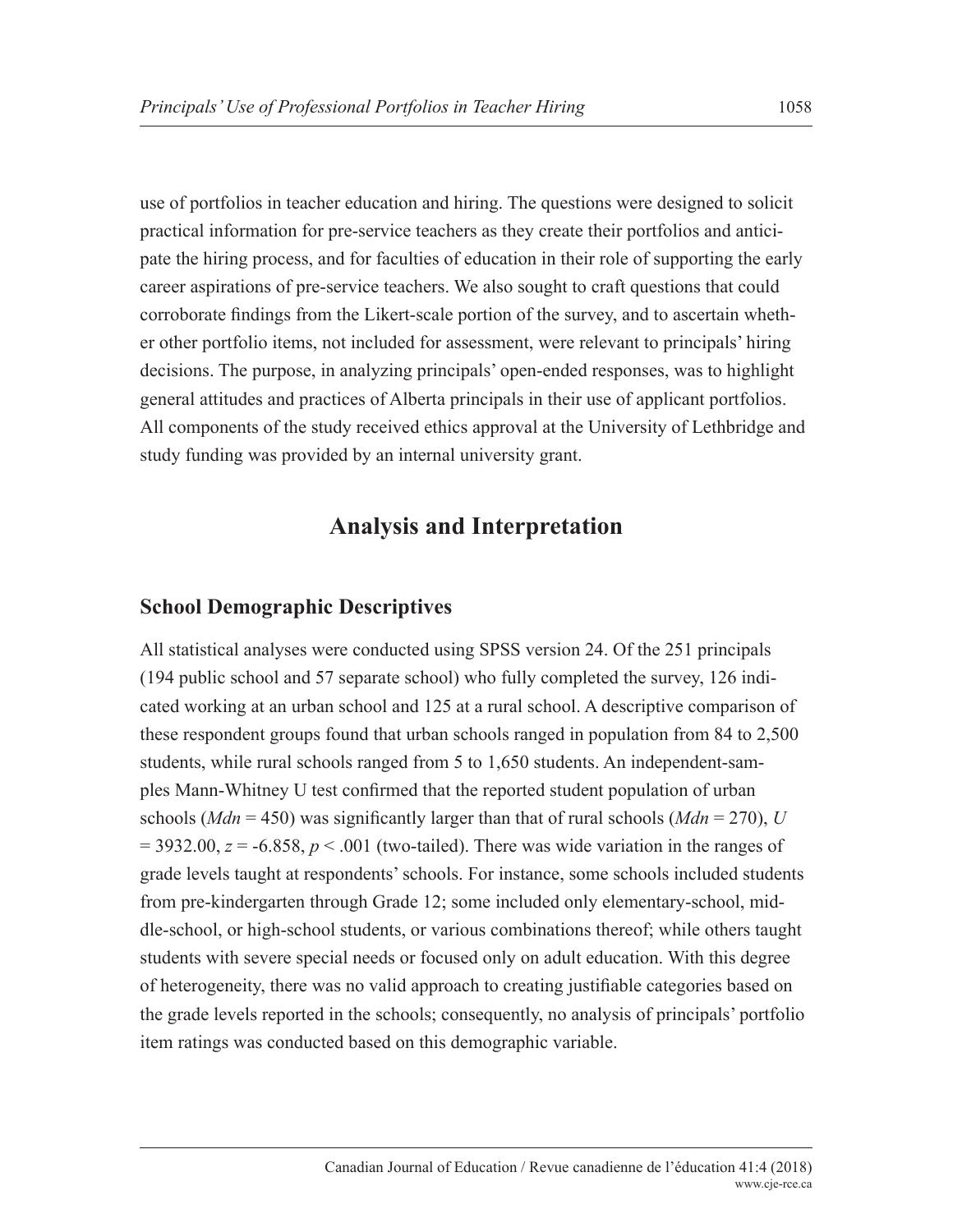#### **Likert-scale Responses**

As previously stated, the 20 portfolio items chosen for inclusion in the survey are ones commonly identified in portfolio checklists posted on Alberta faculty of education websites and in the academic literature. Principals were asked to assess the value of each portfolio item individually, and while these ratings were not intended to coalesce to form an overall quantifiable measure of an underlying theoretical construct, it is nonetheless possible to determine the degree to which the portfolio items are collectively relevant to principals' hiring decisions. In this regard, Cronbach's alpha is a commonly used measure of the internal consistency, or average correlation, of items contained in a survey instrument to gauge its reliability. Analysis of the internal consistency of portfolio items contained in the survey produced a Cronbach's alpha value of .917. With a generally accepted lower cut-off of .70, a value of > .90 is considered excellent (Nunnally, 1978), providing assurance of the validity of the items chosen for inclusion in the current survey.

To assess the relative importance of each portfolio item to the principals' consideration of candidates' suitability for hire, we conducted a related-samples Friedman twoway analysis of variance by ranks test. The Friedman test is the non-parametric equivalent to a repeated measures (within-subjects) analysis of variance (ANOVA). Its use is appropriate when the dependent variable is measured at the ordinal level (as is the case for Likert-scale response items), when each respondent rates all items being assessed, and when the aim of the analysis is to rank order the items based on their Likert-scale scores. The Friedman test yields a chi-square  $(\chi^2)$  value that, when statistically significant, indicates real differences in Likert-scale ratings across items.

Analysis of principals' Likert-scale ratings of portfolio items produced a statistically significant Friedman test result,  $\chi^2(19) = 934.76$ ,  $p < .0001$ . Figure 1 illustrates the percentage of principals responding within each ordinal category of the portfolio item rating scale. Portfolio items were ordered according to the mean rank score of each, with those ranking highest in relevance at the top, and those lowest in relevance at the bottom. Of all portfolio items, the applicant's resumé ranked highest in importance, with nearly 85% of respondents deeming it extremely or very relevant to hiring decisions. The second-most relevant portfolio item was the applicant's teacher mentor assessment from his or her final teaching practicum, with nearly 74% of respondents rating it extremely or very relevant in hiring new teachers. Applicants' reference letters, samples of student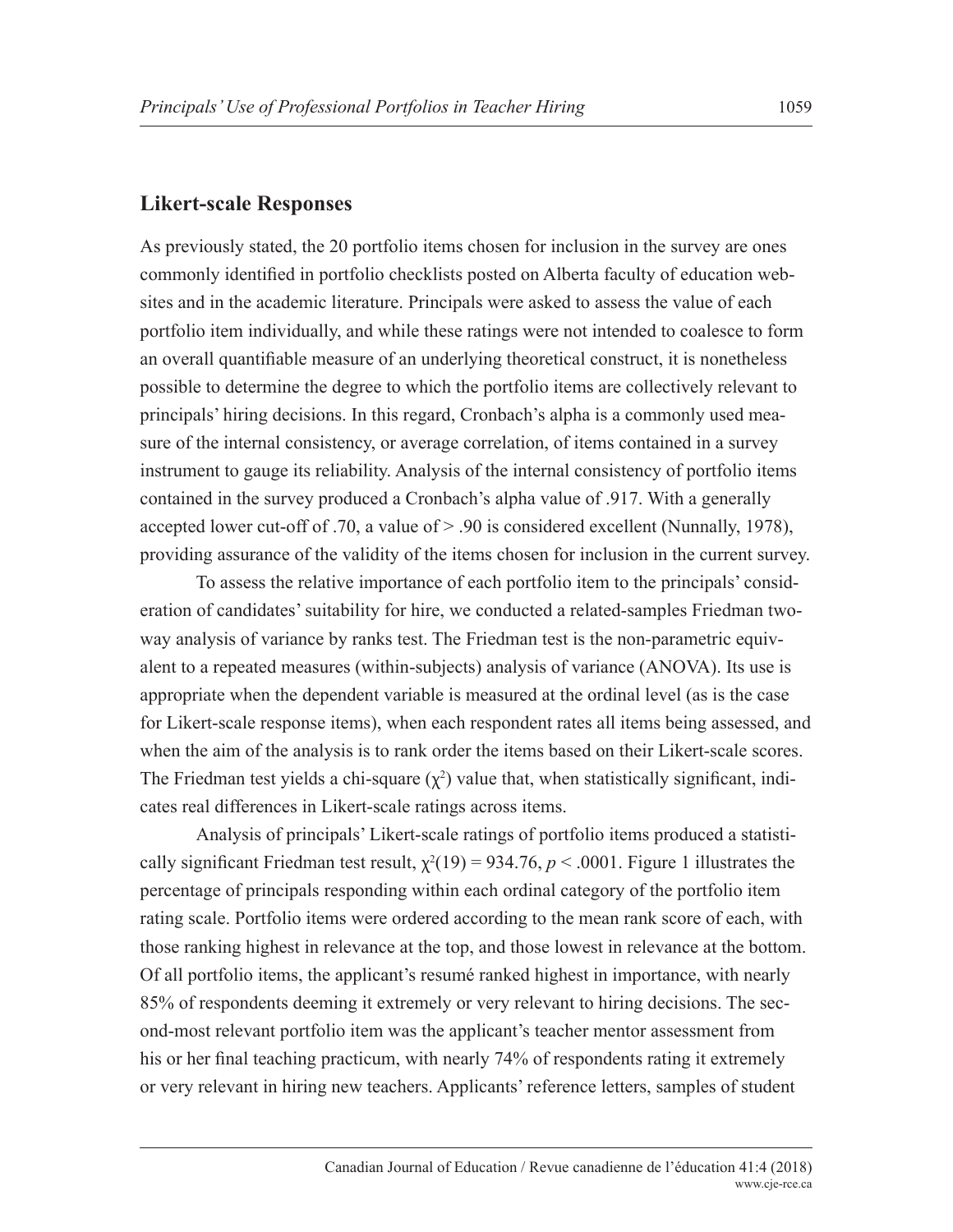assessment methods, and school administrator's assessments from their final teaching practicum rounded out the top quartile of portfolio items, with the majority of respondents deeming these items to be extremely or very important to hiring decisions. Of lowest relevance to hiring decisions, comprising the bottom quartile of portfolio items, were a sample of student work completed for the applicant, the applicant's university transcripts, artifacts that highlight the applicant's personal achievements (e.g., certifications, certificates, medals), artifacts that highlight the applicant's academic achievements (e.g., scholarships, fellowships, awards), and a summary of the applicant's professional inquiry project. Each of these five lowest-ranked portfolio items was judged to be extremely or very relevant by a substantial minority of principals.



*Figure 1.* Relative ranking of 20 portfolio items by relevance to Alberta principals. Items highest in relevance are at the top and those lowest in relevance at the bottom, according to a Friedman analysis of Likert-scale ratings given by survey respondents. The coloured bars spanning the x-axis represent the percentage of respondents who chose each Likert-scale rating option, from Extremely Relevant to Not Applicable, for each portfolio item.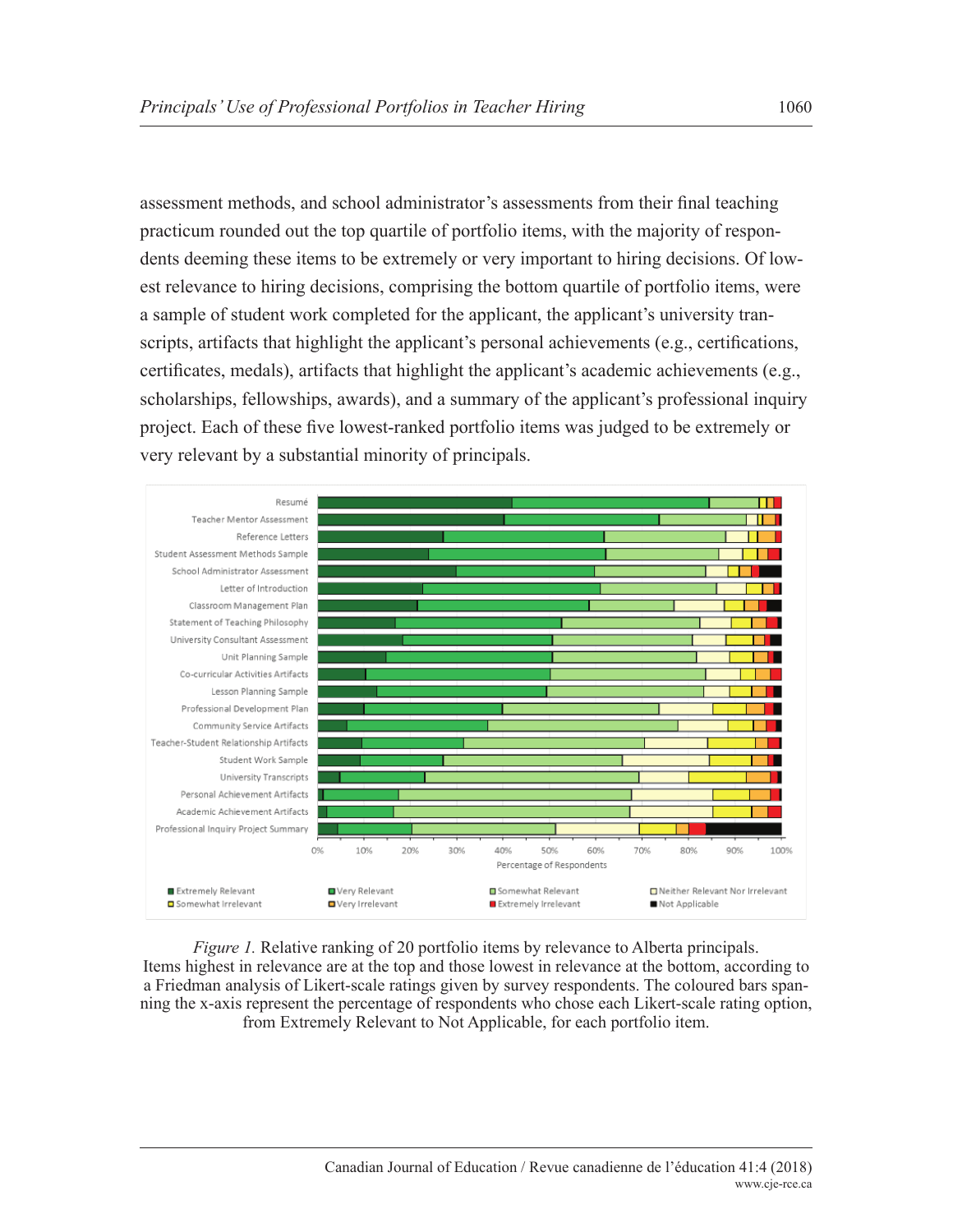*Influence of school demographic factors on principals' portfolio item ratings.* Whereas the Friedman test provided an overall picture of the relative, ranked importance of portfolio items in principals' hiring decisions, we also sought to determine whether evaluation of a portfolio item's relevance varied between public and separate school prin-

cipals, or according to school demographics. To investigate, we conducted ordinal logistic regression, which is a modelling technique appropriate for use when the goal of statistical analysis is to predict an ordinal (i.e., Likert-scale) dependent variable given one or more independent variables. One assumption underlying the valid use of ordinal logistic regression analysis is that there be no multicollinearity between predictor (independent) variables. That is, the predictor variables must not be highly related as this prevents determination of which variable contributes to changes in the outcome (dependent) variable. In assessing school demographic variables, we confirmed that respondents' urban/rural school categorizations were highly related to the reported size of the schools' student population, with urban schools being significantly larger than rural schools. As such, inclusion of both predictor variables in the ordinal logistic regression analyses would not be appropriate. We chose to assess principals' valuations of portfolio items based on urban/rural classifications, rather than categorizations of student population, reasoning that urban/rural designations are mutually exclusive categories reported by the survey respondents. Categorizations of schools based on student population would, alternatively, be researcher-derived and could overlap across schools in urban and rural regions, and in this way are less informative for pre-service teachers looking to craft a portfolio pertaining to specific job postings.

Ordinal logistic regression analyses were conducted using public/separate and urban/rural school designations as the two binary nominal predictors, with principals' Likert-scale ratings of each portfolio item entered in the analyses as ordinal outcome variables. Collinearity statistics confirmed no multicollinearity between urban/rural and public/separate predictor categories (tolerance values > .95; variance inflation factor [VIF] values < 1.05). Ordinal logistic regression analysis yields an odds ratio, which is a measure of association between the predictor and outcome variables, and an associated confidence interval, which estimates the precision of the odds ratio. The value of the odds ratio indicates the degree to which membership in a particular category influences the likelihood of responding at the next-highest ordered level of the outcome variable. For instance, an odds ratio of 2.0 indicates that members of a certain predictor category are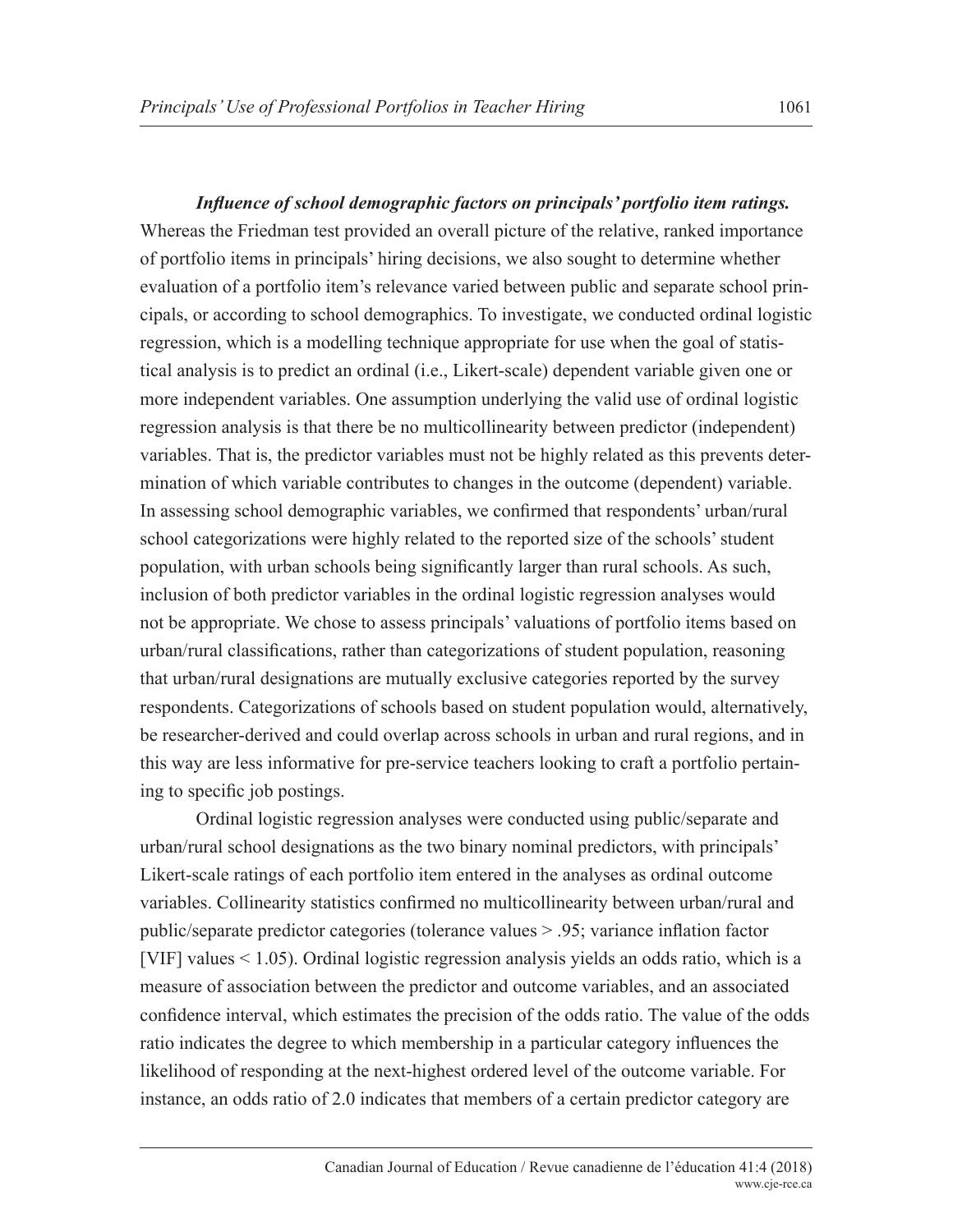twice as likely as those of the comparison category to respond at the next-highest level of the Likert rating scale. An odds ratio of 0.5 indicates the inverse but equivalent likelihood—that members of the comparison category are half as likely as those of the other predictor category to respond at the next-highest level of the outcome variable.

When comparing outcomes (portfolio item Likert-scale ratings) across predictor categories (public and separate or urban and rural school principals), the 95% confidence interval indicates a statistically significant difference between categories of the predictor variable when it does not overlap the null value (i.e., an odds ratio of 1.0). Whereas *p* values provide information about the statistical significance of an effect, odds ratios provide an indication of the practical significance or magnitude of the relationship between predictor and outcome variables (Khalilzadeh & Tasci, 2017). It is generally accepted that odds ratios close to 1.0 indicate a weak effect whereas those greater than 3.0 (or, inversely, less than 0.33) represent a strong effect (Haddock, Rindskopf, & Shadish, 1998).

 Figure 2 presents the odds ratios and 95% confidence intervals resulting from the ordinal logistic regression analyses comparing public and separate school principals' Likert-scale ratings of each portfolio item. Public and separate school principals' evaluations were statistically similar for all but one of the portfolio items: student assessment methods sample. Public school principals were significantly (1.82 times, or 82%) more likely than separate school principals to rate an applicant's sample of student assessment methods as having higher relevance to hiring decisions, Wald  $\chi^2(1) = 4.57$ ,  $p = .033$ . Though the analyses revealed slight differences in public and separate school principals' valuations of other portfolio items, as illustrated in Figure 2, none of these reached statistical significance (all other  $p$  values  $> 0.077$ ).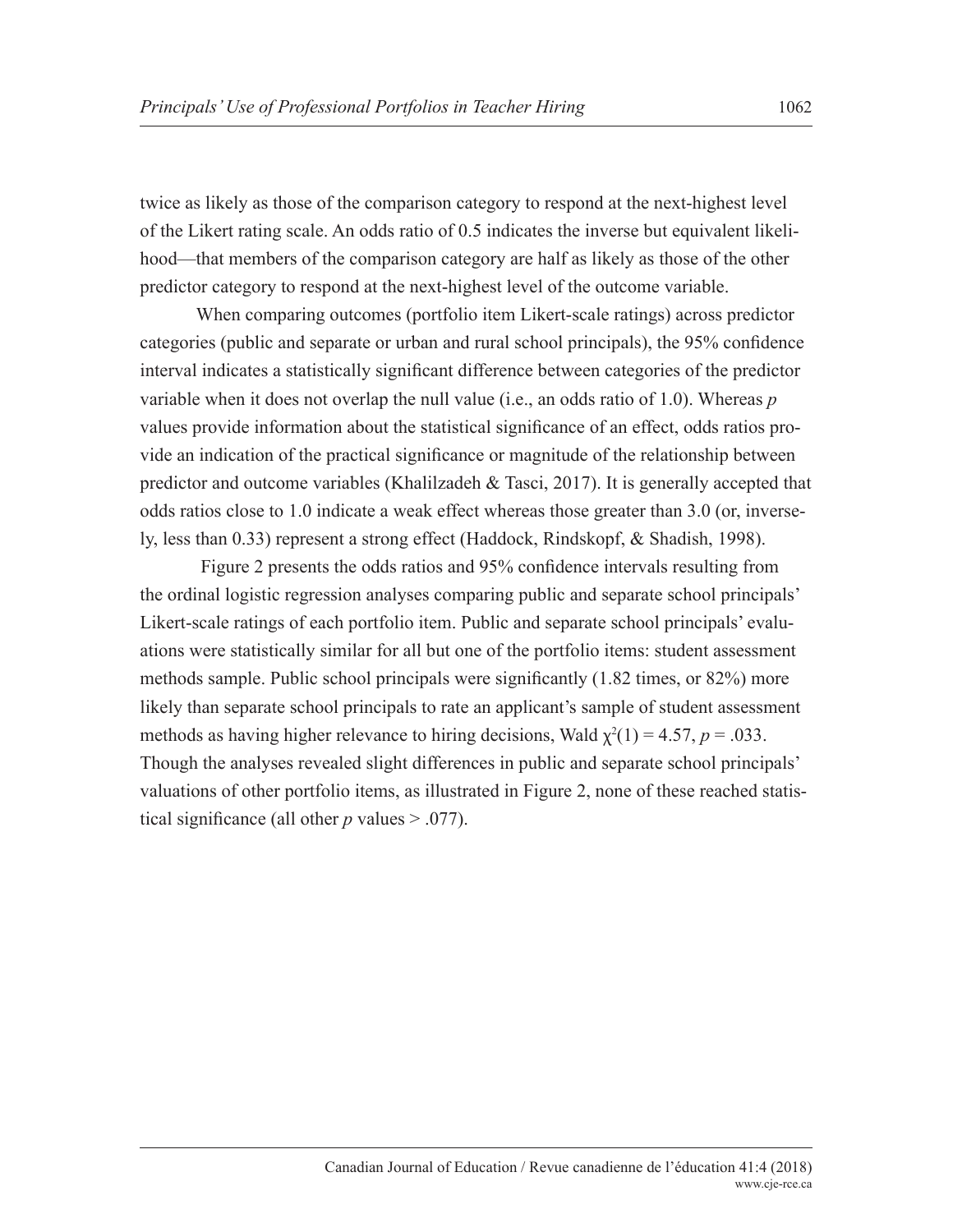

*Figure 2.* Odds ratios comparisons of public and separate school principals' ratings of portfolio items. The odds ratios (indicated by black squares) and 95% confidence intervals (indicated by horizontal lines with vertical endpoints) contained in the figure were calculated using ordinal logistic regression analyses comparing public and separate school principals' ratings of portfolio items. An odds ratio of 1 denotes equal relevance of a particular portfolio item for public and separate school principals. Odds ratios of less than 1 indicate portfolio items that are more relevant to separate school principals and those greater than 1 hold higher relevance for public school principals. While nearly all odds ratios indicate only slight differences, public school principals were significantly more likely than separate school principals to place higher relevance in an applicant's sample of student assessment methods.

Figure 3 presents the odds ratios and 95% confidence intervals resulting from the ordinal logistic regression analyses comparing urban and rural school principals' Likertscale ratings of each portfolio item. An overall pattern was identified whereby principals who reported that their school was located in a rural setting tended to place more emphasis on professional assessments of the applicant's final teaching practicum than did those principals who reported being in an urban school. Rural school principals were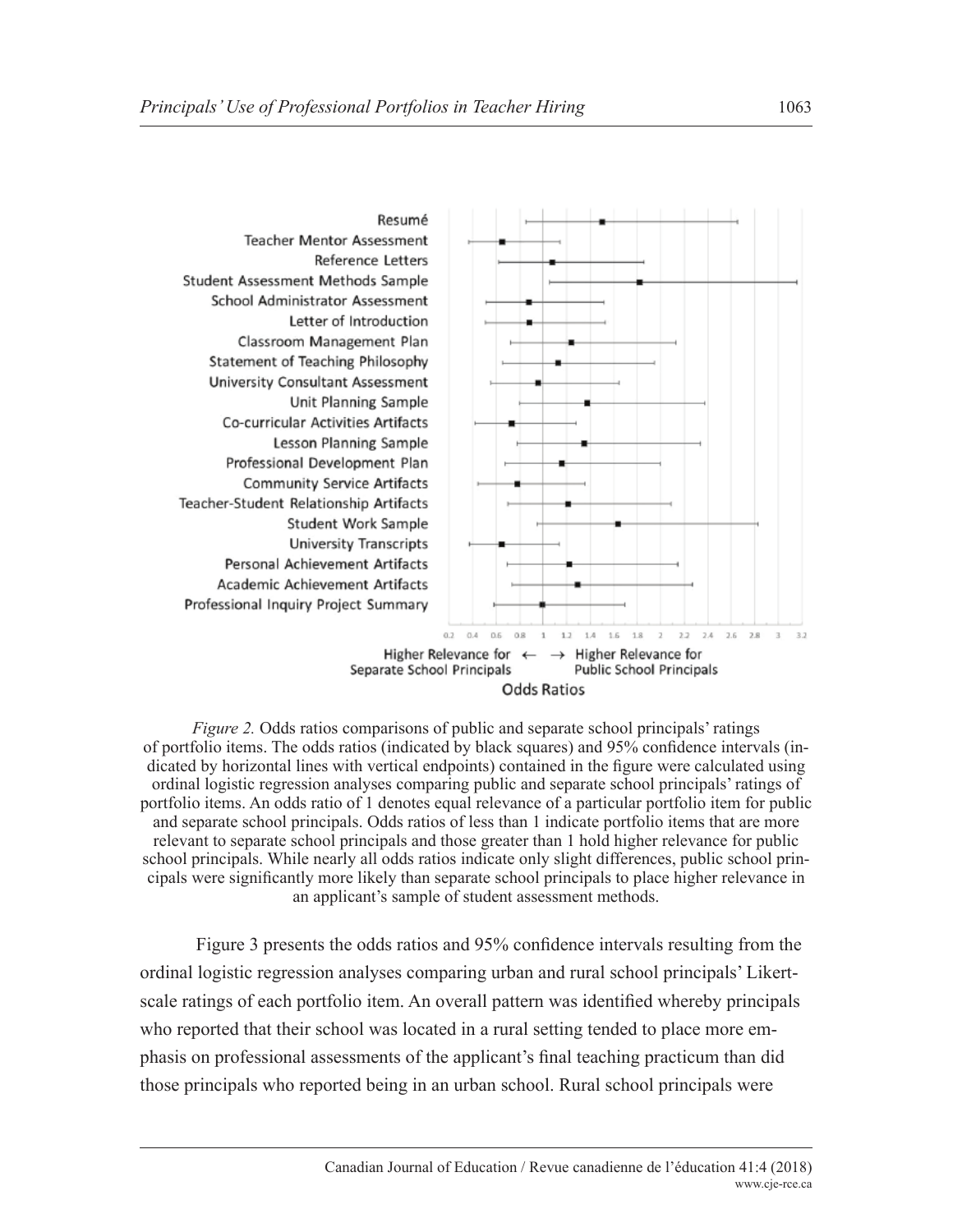significantly (1.74 times, or 74%) more likely than urban school principals to evaluate the applicant's teacher mentor assessment as being of greater relevance in hiring decisions, Wald  $\chi^2(1) = 5.30$ ,  $p = .021$ . The university consultant assessment of the applicant's final teaching practicum was also judged to be of significantly greater importance to hiring decisions for rural school principals (odds ratio = 1.73, Wald  $\chi^2(1) = 5.51$ ,  $p = .019$ ). Finally, analysis of the relevance of the applicant's school administrator assessment approached statistical significance, with rural school principals being 1.57 times (or 57%) more likely to assign greater value to this item in teacher hiring, Wald  $\chi^2(1) = 3.79$ ,  $p = .052$ . Analyses of the remaining portfolio items revealed slight differences between rural and urban principals' evaluations, as illustrated in Figure 3, but none of these reached statistical significance (all other  $p$  values  $> 0.128$ ).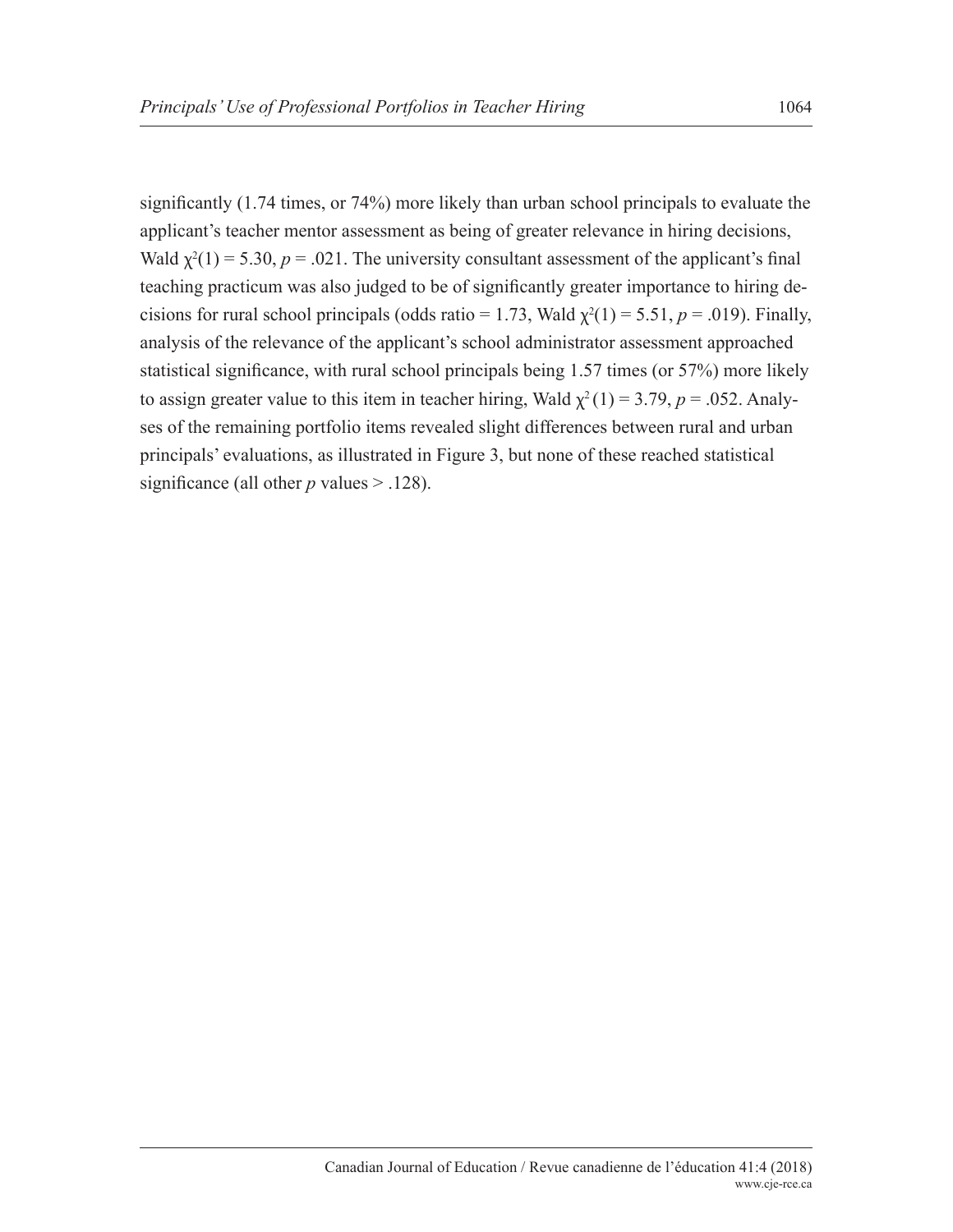

*Figure 3.* Odds ratios comparisons of urban and rural school principals' ratings of portfolio items. The odds ratios (indicated by black squares) and 95% confidence intervals (indicated by horizontal lines with vertical endpoints) contained in the figure were calculated using ordinal logistic regression analyses comparing rural and urban school principals' ratings of portfolio items. An odds ratio of 1 denotes equal relevance of a particular portfolio item for rural and urban

school principals. Odds ratios of less than 1 indicate portfolio items that are more relevant to rural school principals and those greater than 1 hold higher relevance for urban school principals. While most odds ratios indicate only slight differences, rural school principals were significantly more likely than urban school principals to place higher relevance in an applicant's professional practicum assessments, especially those written by the teacher mentor and university consultant.

## **Open-ended Responses**

All open-ended responses were open coded and categorized using procedures common to inductive content analysis (Elo  $\&$  Kyngäs, 2008). Categories of responses were generated according to the consistency of terms used and the overall meaning conveyed by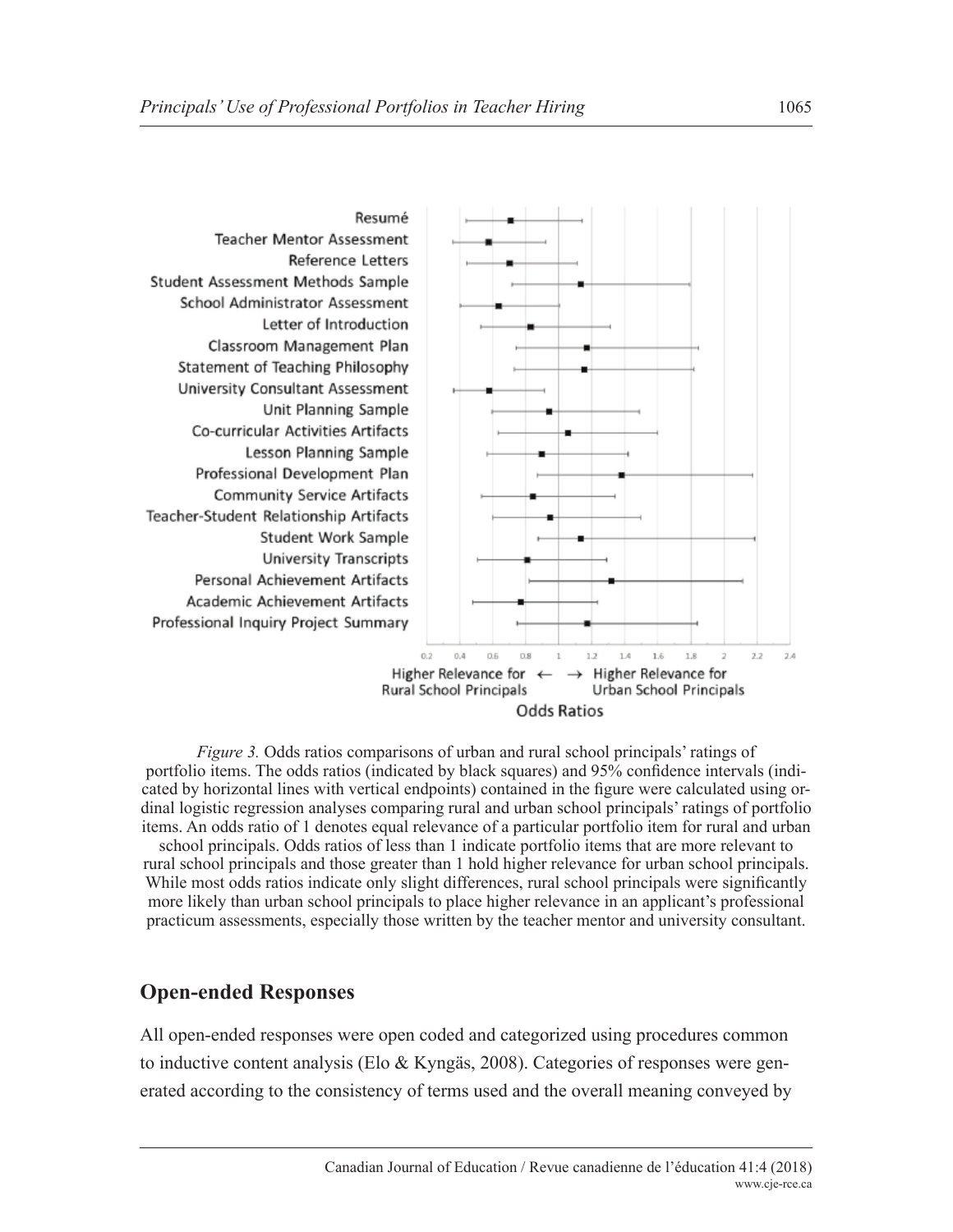the text (Babbie & Benaquisto, 2010; Creswell & Miller, 2000; Klenke, 2008; Seidman, 2006). The large majority of written responses were short in length—offering one or two phrases—and answered the question directly. This resulted in a relatively low degree of interpretation required for organizing the units of analysis (i.e., individual words and meaningful phrases) and facilitated the grouping of responses. The categorization of these responses was thereby a comparatively straightforward process (Dey, 1993; Robson, 1993). Nevertheless, response categorizations were independently formulated by the co-researchers, cross-referenced, and divergent opinions discussed at length to increase the comprehensivity and sound interpretation of the text (Schreier, 2012). This procedure helps ensure a high degree of confidence and trustworthiness in data abstraction and the conclusions drawn from the responses (Elo & Kyngäs, 2008; Lincoln & Guba, 1985; Schensul et al., 1999).

The following is a summation of findings that were abstracted from each open-ended question along with example responses to support the credibility of these analyses. The questions are ordered sequentially as they appeared in the survey, and prevalent responses, exemplar statements, and corresponding conclusions are described for each. As the feedback of public and separate school principals is personal and experiential, the transferability of findings is left to the discretion of the reader (Polit & Beck, 2004).

*Which portfolio item is most relevant to you when hiring and why?* In nearly equal proportions, principals rely as much on traditional job application items (such as a resumé, letter of introduction, and reference letters) as they do on evidence of teaching competence (such as teacher mentor and school administrator assessments, student assessment methods, and a classroom management plan). Among the reasons given for preferring traditional job application items were: "The cover letter is the first introduction to me as principal and needs to be clear, concise and have a reason for me to read the resumé" and "The applicant's detailed resumé as it outlines what they have experienced in relation to the position posted." Comments indicating the relevance of items that demonstrate teaching competence included: "Evidence of classroom practice: assessment documents, planning documents" and "Reports/evaluations from student teaching as they give an overview of abilities and show areas of strength and growth."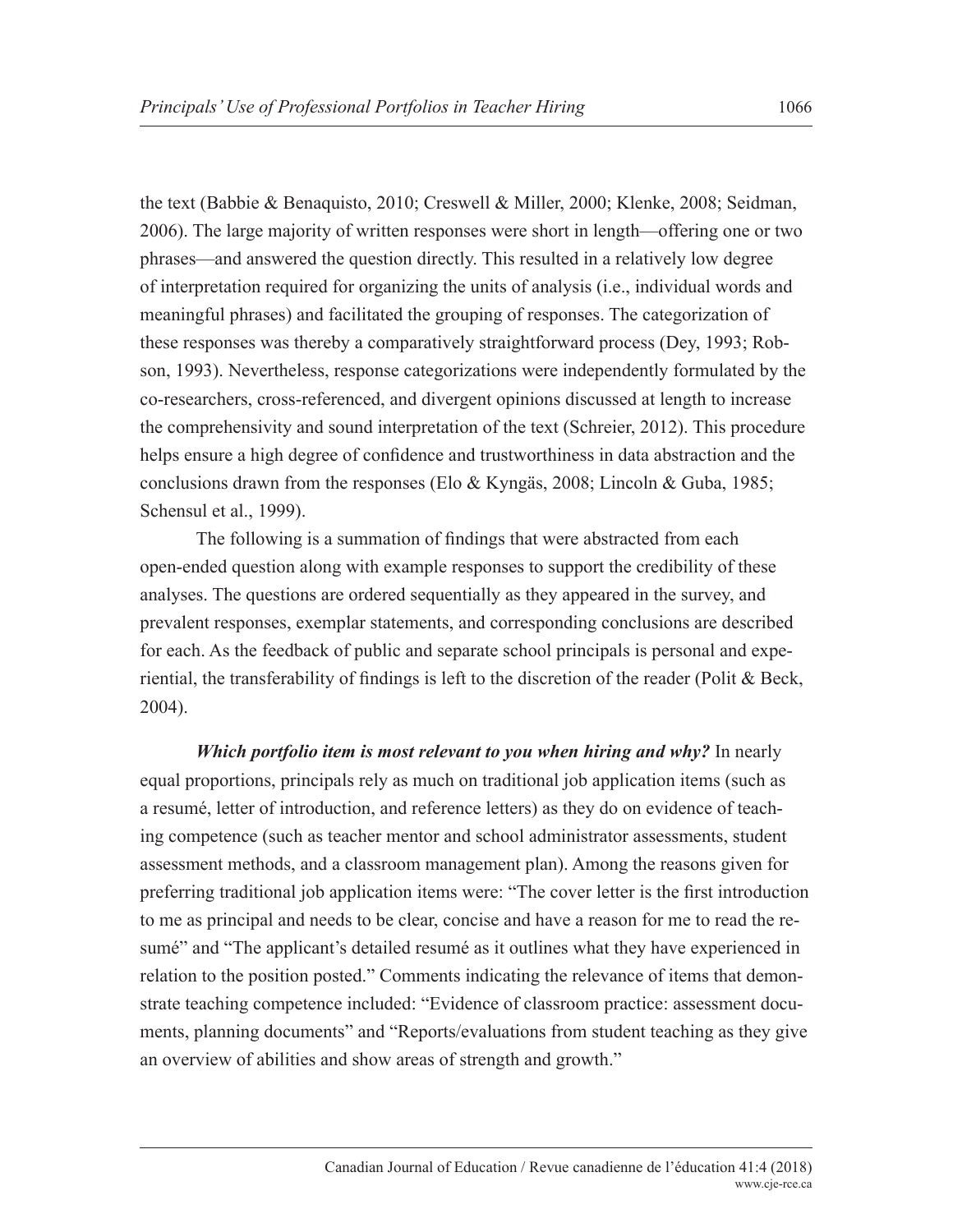*Is there an additional item you would like to see included in applicant portfolios and, if so, why?* The majority of principals (78%) indicated there were no additional items they would like to see in portfolios. In fact, many said there were already too many portfolio items to review: "Already I have difficulty finding the time to look through what is currently there, most applicants have a wealth of items" and "Minimal is better. Principals do not have time to review 'project' type portfolios."

*At what point in the hiring process do you use applicant portfolios and why?* Principal responses indicated that portfolios are used at multiple phases of the hiring process, though a majority (54%) of respondents rely on them mainly in the applicant interview. Principals often expressed that it was the candidate's responsibility to use the portfolio to provide specific examples or evidence to support their answers to interview questions: "During the interview process. I like the candidate to refer to items in the portfolio as they answer questions" and "After I have asked all of the interview questions. Here I am looking for an alignment between their answers and their portfolio." Approximately one-quarter of respondents reported assessing portfolios in the initial phase of the hiring process, to help them develop a first impression of candidates, to generate a short list of interviewees, or to prepare questions for interviews. Some principals reported using portfolios toward the end of the hiring process: "At the end to confirm the impressions left by the interview." For these principals, portfolios helped in reviewing responses given during the interview, comparing candidates, and finalizing hiring decisions.

*Is your preference for a traditional or e-portfolio format and why?* Just over one-third of principals expressed no preference for portfolio format, indicating they are open to receiving either a traditional (i.e., paper-based) or e-portfolio from job applicants, provided the portfolio is organized, concise, easily accessible, and meaningful: "My experience is almost entirely through the use of traditional format, but I am very open to an e-portfolio format as it provides a wider variety of options for presenting oneself." Of those who expressed a preference, more than twice as many principals chose e-portfolios over traditional portfolios, often citing reasons that included accessibility beyond the interview and applicants' showcasing of technological skills. For example, "If the portfolio is not digital (webpage) then it is completely irrelevant. I do not need to see your scrapbook, I need to see you can use technology"; "E-portfolio is more flexible and can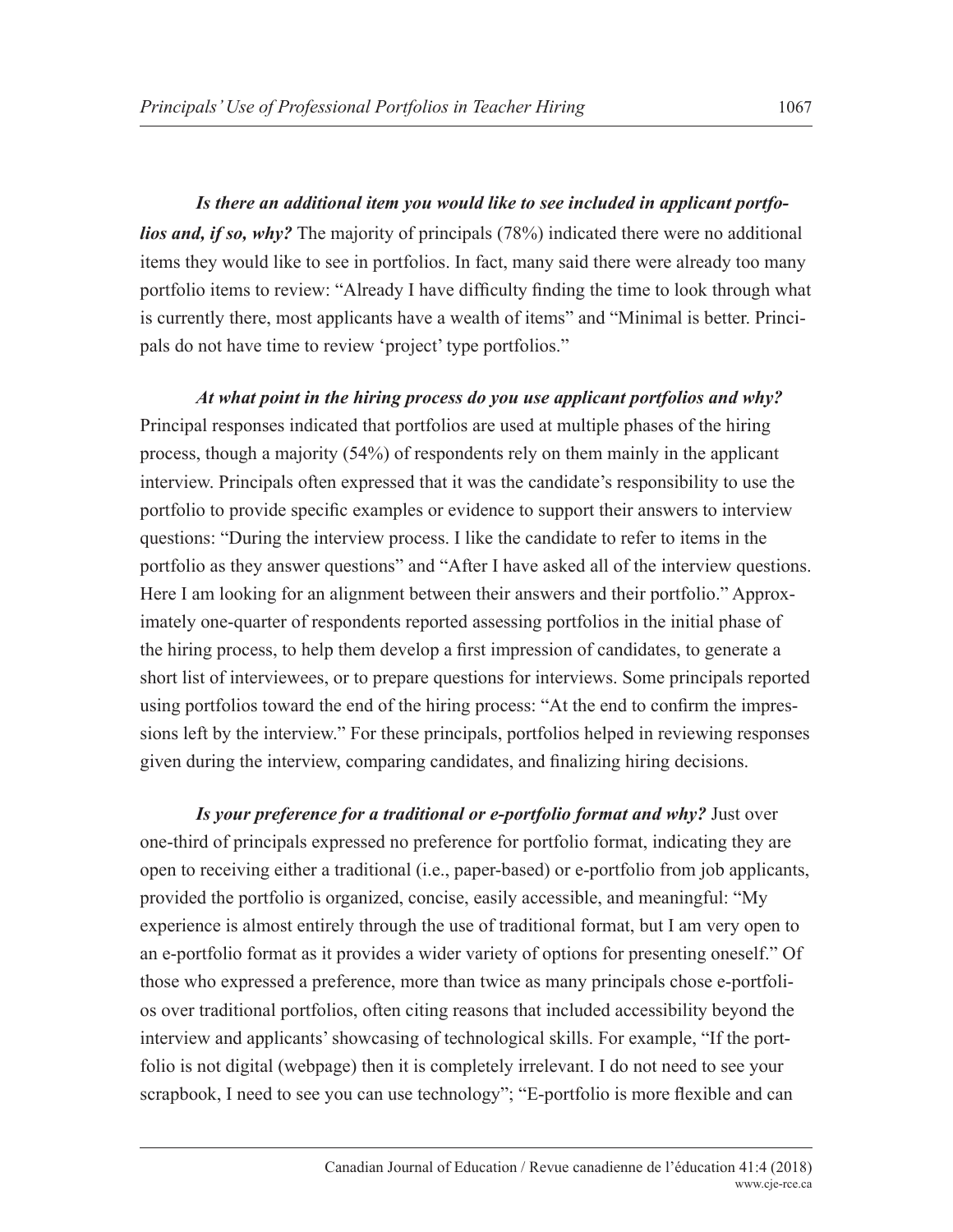be looked at whenever I need it"; and "I prefer an e-portfolio that would be sent with the application. A lot of times, this information would provide an applicant the edge to get an interview." Principals also noted that e-portfolios are better able to provide evidence of learning, are more environmentally and space friendly, and are more likely to be updated. The remaining principals, those who cited a preference for traditional portfolios, liked the familiarity of this format and its ease of use during the interview.

*Is it important for applicants to relate their portfolio items to Alberta Education's interim teacher knowledge, skills, and attributes? Why or why not?* Alberta Education follows Ministerial Order 016/97 that defines a Teaching Quality Standard (TQS) for certification, development, supervision, and evaluation of teachers in the province (Alberta Government, 2013). The TQS includes criteria for the knowledge, skills, and attributes (KSAs) required by both interim teacher candidates and certified teachers. A majority of Alberta's principals (68%) consider it important for applicants to relate their portfolio items to interim teacher KSAs. Principals wrote that the KSAs are a relevant standard for the profession, support teacher evaluation and development, ensure new teachers are aware of their professional responsibilities, and are an effective means of organizing a portfolio. Characteristic examples of responses highlighting the importance of referencing KSAs include: "Yes, that is helpful as it is an indicator that the applicants are aware of the knowledge, skills and attributes that administrators look for when hiring and evaluating staff members" and "It is. This is how I know that they are doing relevant planning and are genuinely aware of the outcomes that need to be met."

#### *How important are professional portfolios in your overall hiring process and*

*why?* Principals expressed a general ambivalence regarding the importance of portfolios in teacher hiring. Just over one-third (36%) of principals see portfolios as "important" to the hiring process in that they provide information relevant to determining candidate suitability and can, therefore, influence hiring decisions: "Portfolios help to provide a strong picture of the applicant. The more information that is provided, the more useful it is for the selection process." Principals who consider portfolios important in the hiring process further affirmed that portfolios can be most useful in the interview, and several principals expressed an interest in seeing portfolios used more frequently and strategically by candidates during the interview.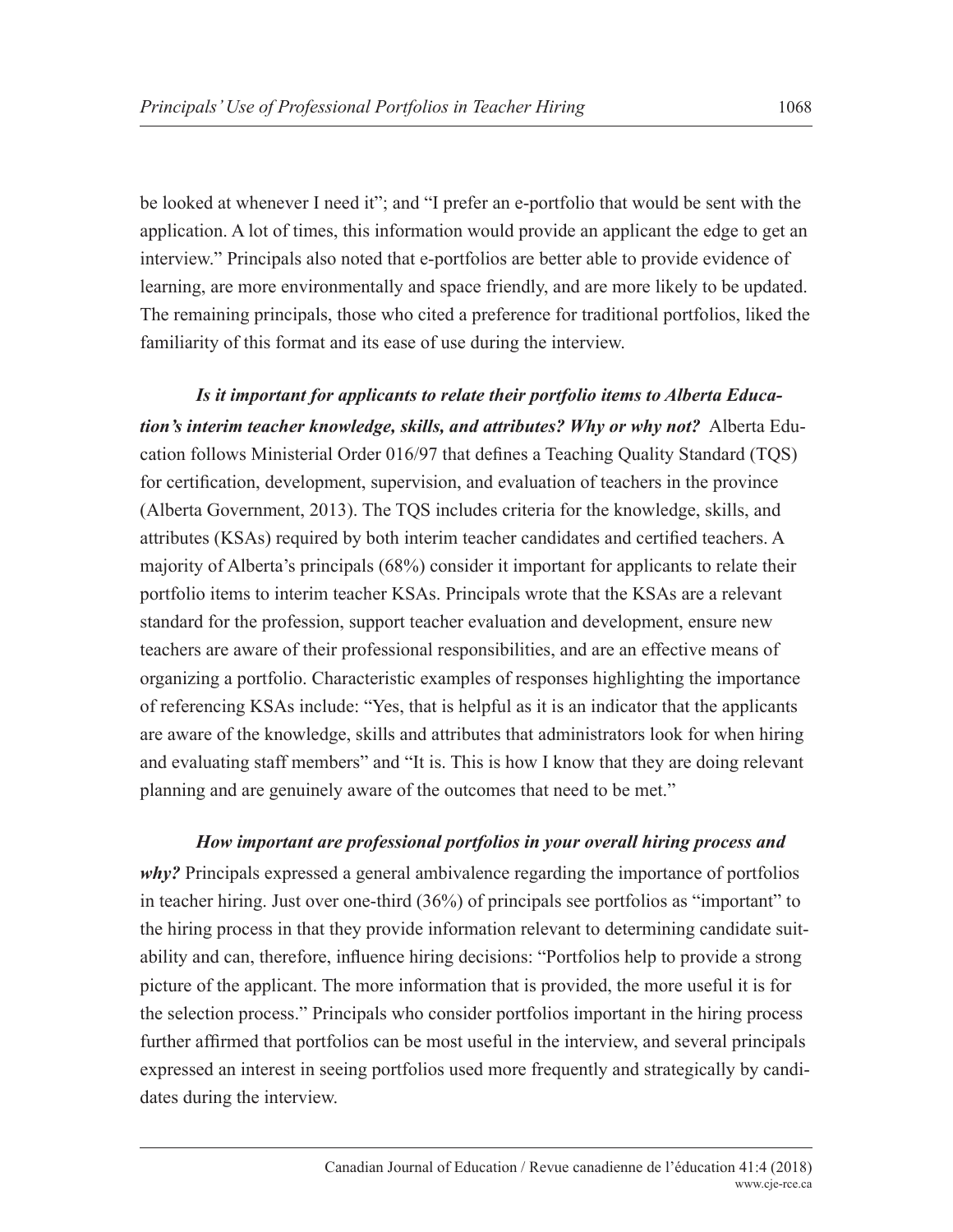Just over one-quarter (28%) of principals identified portfolios as "not important," citing a lack of purpose for portfolios in the hiring process and skepticism that portfolios provide an accurate picture of teaching ability: "Not important. Collection of artifacts does not mean you can teach." Principals who characterized portfolios as "somewhat important" (24%) tended to acknowledge both benefits and drawbacks, with many indicating preference for other more consistent and reliable components of the hiring process: "Somewhat important, but not necessarily a make or break item."

In addition to these responses, a number of principals noted that the importance of the portfolio in hiring depended on an applicant's ability to use the portfolio effectively or on the overall quality of the portfolio and the impression it gives of the candidate: "I have made judgments based on poorly put together ones, it showed the person was not interested in doing a good job. I would rather they not had one than a poorly made one."

*Is there anything else you would like us to know about your use of professional portfolios in teacher hiring?* At the end of the survey, principals were given an opportunity to share more information regarding their use of portfolios in teacher hiring. Approximately half of all respondents provided additional information. A central category constructed from these responses was advice to improve teacher candidates' training in the effective use of portfolios for employment. Principals indicated that applicants required specific preparation and focus in crafting and presenting portfolios for hiring, especially in interviews: "Stress the importance of using the portfolios. Creating one is only the beginning—using them and referring to them authentically makes a huge difference to understand who the applicant is and better gauge how they will fit into our school"; "I think they need more practice talking about their portfolios, and using them in context while under pressure"; and "I'd hate to know an ABUNDANCE of time is spent on the creation and honing of a portfolio versus its effective use and presentation during an interview" (emphasis original).

# **Discussion and Recommendations**

Creating a professional portfolio is a requirement for most pre-service teachers in Alberta, who are encouraged to spend considerable time and resources compiling evidence to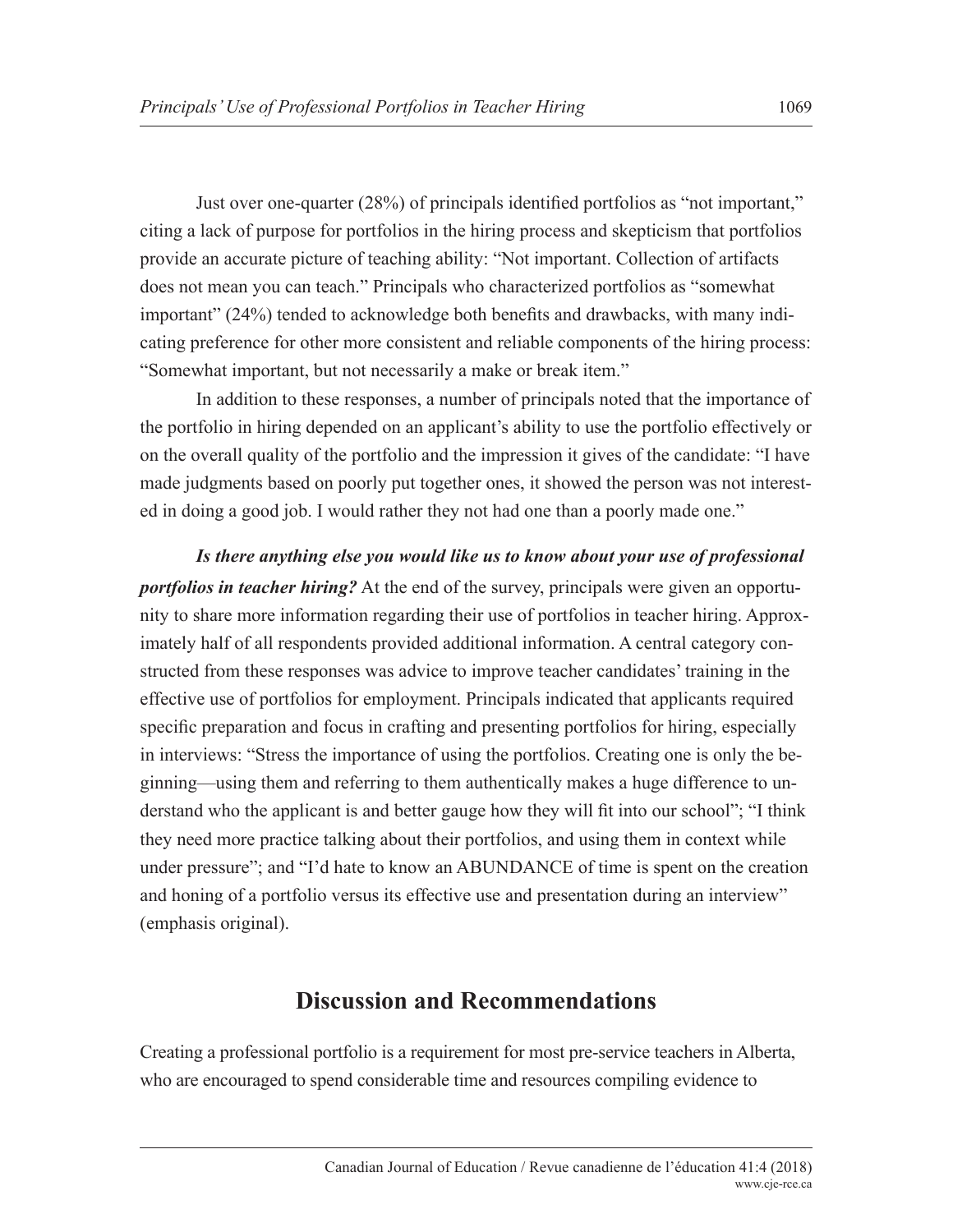showcase the knowledge, skills, and attributes they have acquired in preparation for a career in teaching. The ambivalence of principals toward the relevance of portfolios in teacher hiring should, however, give pre-service teachers and faculties of education pause for reflection. While documenting professional development (Beck, Livne, & Bear, 2005) and assisting in student assessment (Cambridge, 2001) may continue as important reasons for having pre-service teachers create a portfolio, a current gap in providing students a realistic understanding of principal expectations, combined with a lack of opportunity to practise using their portfolio, risks further reducing the relevance of portfolios in teacher hiring. This risk can be addressed by better informing pre-service teachers of the specific interests and expectations of principals, and by giving pre-service teachers opportunities to practise with their portfolios in an interview setting (Heath, 2002). Knowledge and practise will help assure pre-service teachers that the time committed to carefully crafting a strong portfolio is well spent, and assuage skepticism regarding the value of a portfolio in securing a teaching position (Elliott et al., 2008; Parker et al., 2012; Shepherd & Hannafin, 2008).

The findings of this study collectively demonstrate principals' preference for traditional job application items (such as a resumé, reference letters, and a letter of introduction) and indicators of teacher competence (such as teacher mentor and school administrator assessments, student assessment methods sample, and a classroom management plan). Principals deem these portfolio items to be of significantly greater relevance when considering a candidate's suitability for hire than are professional, personal, or academic artifacts and indicators (such as evidence of professional inquiry, personal and academic achievement artifacts, and university transcripts). In preparing their portfolios, pre-service teachers should be cognizant of the importance of these competence indicators to principals' hiring decisions, as a well-made and properly managed portfolio can provide solid evidence of teaching capabilities and play a convincing role in strengthening an applicant's performance at job interviews (Hurst et al., 1998).

Principals in this study reported using applicants' portfolios at all phases of the hiring process, to develop a first impression of candidates and generate a short-list of interviewees, to evaluate the applicant during the interview, and to assess and compare candidates in finalizing hiring decisions. While, overall, principals expressed a general ambivalence toward the importance of portfolios in teacher hiring, pre-service teachers should heed the advice that a poorly constructed portfolio or its ineffective use during an interview can reflect negatively on the candidate.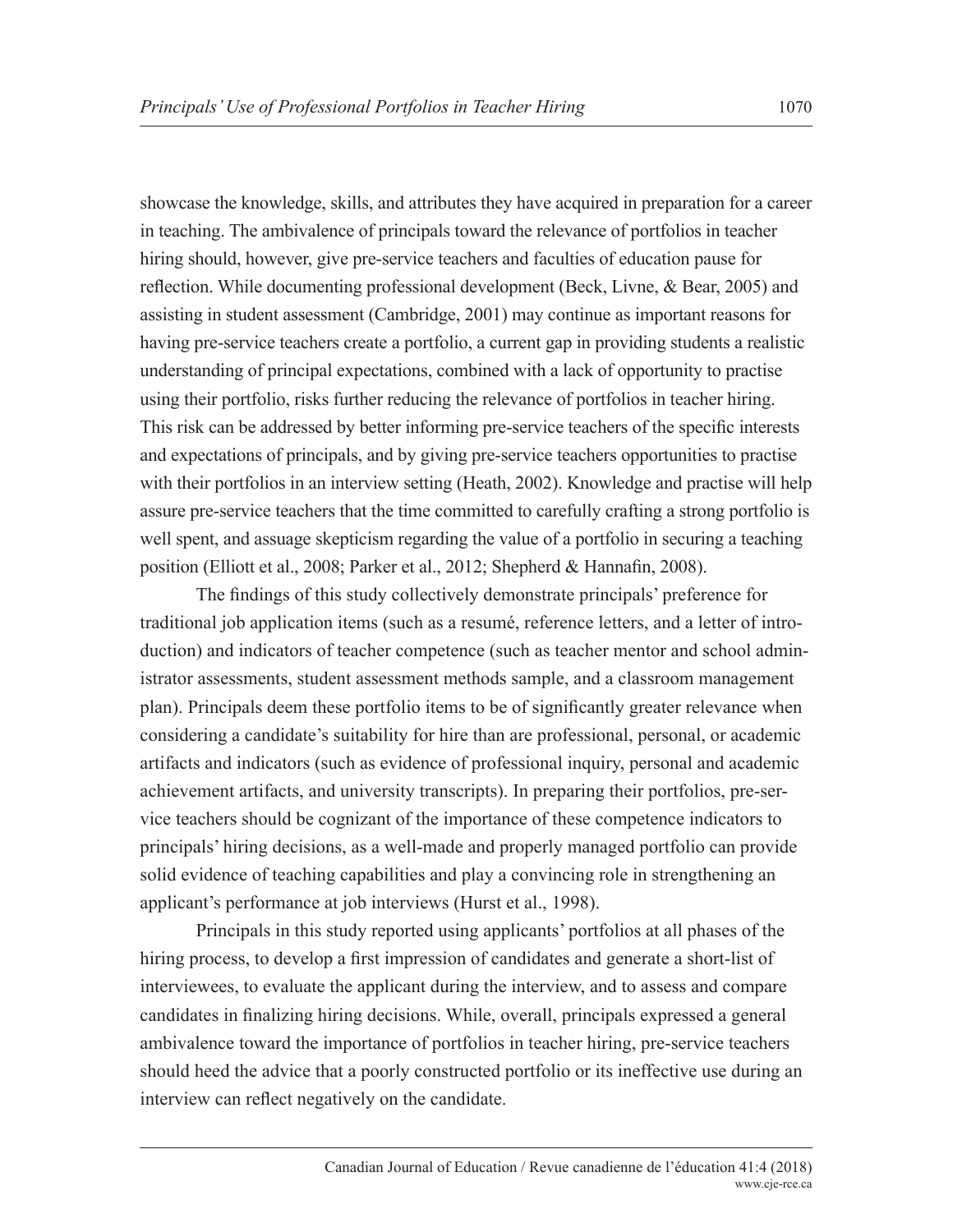The low relative importance of applicants' university transcripts and evidence of academic achievement to principals' hiring decisions was an unanticipated finding, one that may warrant particular concern for faculties of education. One possible explanation for this finding is that principals may assume transcripts and items indicative of academic performance are assessed at the district level during the hiring process. If so, principals may believe the academic ability of candidates has already been vetted. It may also be the case, however, that principals place little value or credibility in the coursework and academic evaluation of pre-service teachers as indicators of teaching ability. This latter possibility presents a troubling prospect for faculties of education in terms of the overall credibility of teacher education programs. While the relatively low valuation of academic achievement indicators may be symptomatic of a larger disconnect between the academic preparation of teachers and the current needs of the profession, such a conclusion cannot be drawn without further large-scale study of the pressing conditions faced by principals in Alberta.

Inclusion of open-ended survey questions solicited informative descriptions of principals' attitudes toward and consideration of portfolios in hiring, and largely corroborated the responses obtained in the quantitative portion of the survey. Respondents attested to the value of a carefully crafted portfolio that provides strong evidence of an applicant's knowledge, skills, and attributes as a teacher, when the portfolio is used strategically and incorporated effectively to support the applicant's responses during an interview. Consideration of principals' qualitative feedback in the context of respondent categories offered no clear explanation, however, as to why valuations of particular portfolio items (i.e., student assessment methods sample or applicants' professional practicum assessments) differed significantly between public and separate or urban and rural school principals. In this regard, interpretation and categorization of the qualitative survey responses should be read as an analysis of the aggregate of feedback from all principals. It is plausible that respondents' differing valuations of certain portfolio items are inherent to regional experience or school-division culture and not personally apparent to the extent that respondents felt the need to explain or justify the heightened relevance of certain portfolio items, based specifically on school demographics or board affiliation.

For example, large, urban school divisions, like the Calgary Board of Education and Edmonton Public Schools, may tend to stress the need for specific knowledge or skill, such as the effective use of technology in the classroom, when hiring new teachers. Directives calling attention to district-level concerns, such as employing tech-savvy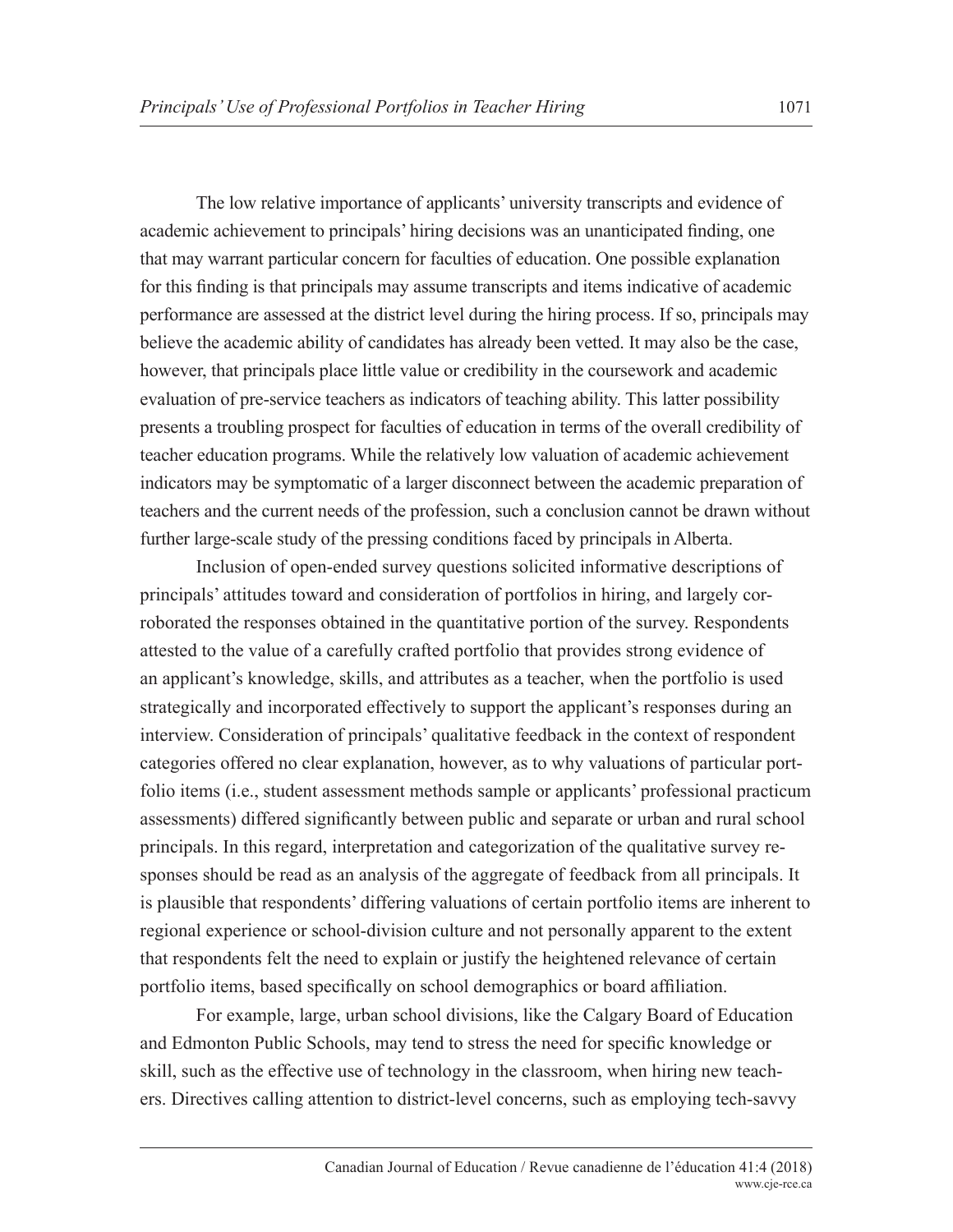teachers, may in turn be reflected in an individual principal's appraisal of an applicant's portfolio. A concern identified by the board translates into a concern for its principals. If a large, urban school division has expressed a particular interest to its principals, those principals may respond by increasing the comparative relevance of a certain portfolio item or a preference for one format (e.g., e-portfolio) over another.

The capacity for large school divisions to influence the comparative relevance of portfolio items may explain the significant differences found between rural and urban school principals' ratings of applicants' practicum assessments. While large school divisions may give principals specific mandates for hiring teachers, principals in smaller, rural divisions may tend to rely more on the opinions of other experts—such as an experienced teacher mentor, school administrator, or university consultant—in determining the suitability of an applicant. This type of explanation is also plausible for the significant differences found between public and separate school principals. In this case, public school principals rated evidence of student assessment methods as significantly more relevant to hiring. This finding may be indicative of a greater emphasis for public divisions on teacher accountability in the methods used to assess student performance. Whether this line of explanation is supported by future research, findings from this study suggest that applicants consider fine-tuning their production and use of portfolios based on school demographics, board affiliation, and school-division priorities.

As an element of the hiring process, pre-service teachers should ensure their portfolio is well-organized, concise, relevant, and easily accessible, but remain aware that not all principals will take an interest in applicant portfolios. Pre-service teachers also need to know that impressions made by their portfolio, and reference to pertinent items during an interview, may carry considerable weight in the hiring process. Principals who expressed a preference for format tended to favour a technologically savvy, web-based e-portfolio that includes direct connections to Alberta Education's interim teacher KSAs. These principals confirmed that e-portfolios provide evidence of technological skill, convenient access to up-to-date information, and the ability to quickly search for relevant items (Butler, 2006; Ndoye et al., 2012). Given this preference for e-portfolios, faculties of education may wish to review their level of support for students who struggle to work with this format (Hauge, 2006; Heath, 2005; Pecheone, Pigg, Chung, & Souviney, 2005). Regardless of the format, pre-service teachers should practise supporting their interview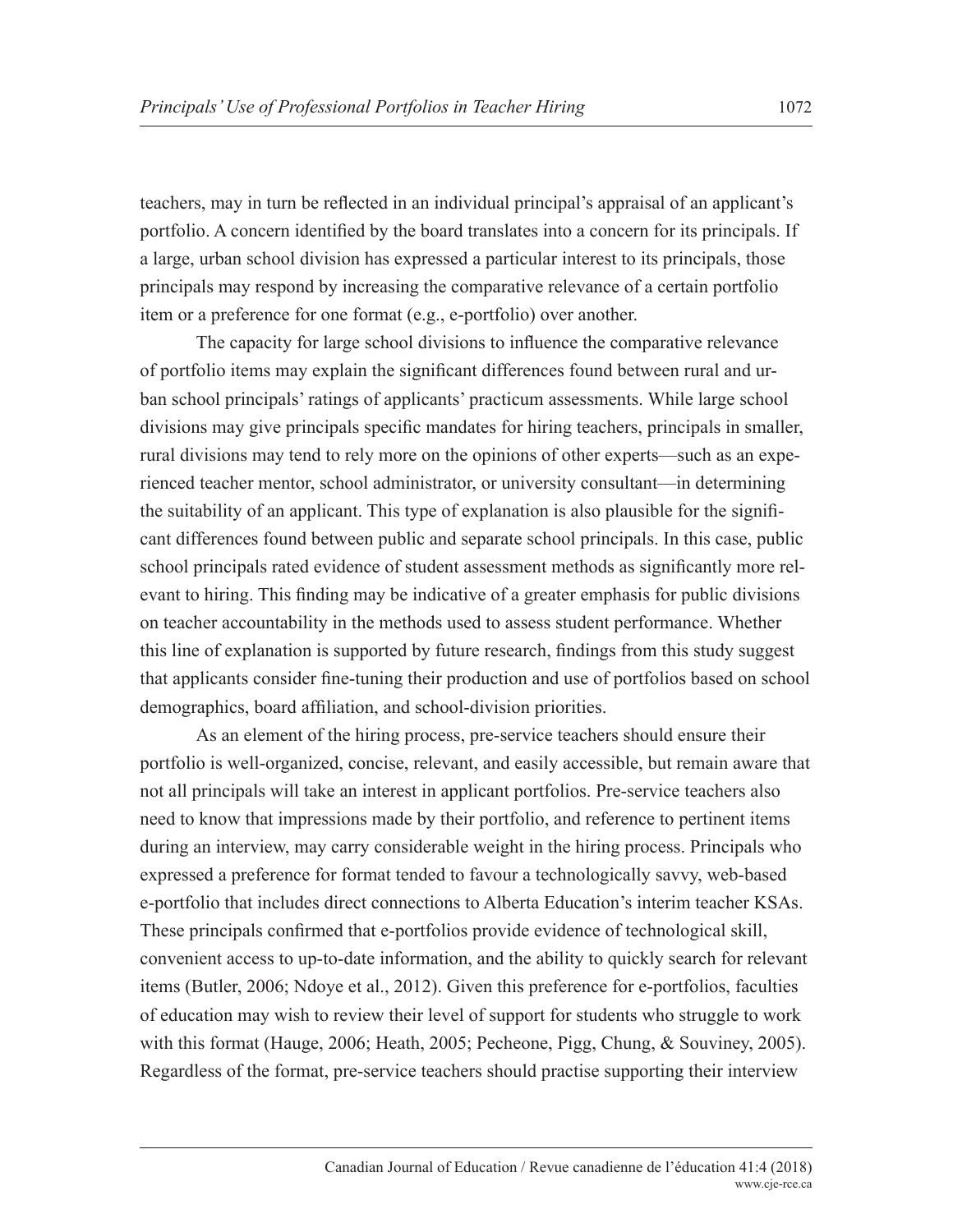answers with portfolio items and examples. The portfolio should be a source of credible evidence that substantiates positive teaching experience and practices.

This study increases understanding of the specific ways in which Alberta principals view and use portfolios in hiring new teachers. Results provide direction for effective portfolio format, content, organization, and use. This practical information can assist teacher candidates and faculties of education in creating portfolios that attend to the needs and interests of school administrators, increasing the relevance of portfolios for post-graduation employment. A number of specific recommendations are suggested by principals' survey responses:

- Applicants with a paper-based portfolio should prepare a short summary of portfolio highlights to leave with members of the interview panel.
- Applicants with e-portfolios should include a weblink in their letter of introduction to provide principals and district staff with a means of accessing additional information early in the hiring process.
- Applicants should be familiar with school-division priorities and be able to demonstrate knowledge and skills related to these priorities using items from their portfolio—especially when applying to public and urban schools.
- Applicants should note positive practicum evaluations—especially when applying to separate and rural schools.
- Pre-service teachers should be offered workshops that focus on the thoughtful integration of portfolio referencing during interviews, including specific attention to Alberta Education's interim teacher KSAs.
- Pre-service teachers should receive feedback on their portfolio from a hiring perspective to learn what the portfolio communicates about their professional experience and competence.
- Pre-service teachers should concentrate on creating an informative letter of introduction and resumé, include letters of reference and practicum evaluations, and provide evidence of sound classroom management planning and relevant assessment methods.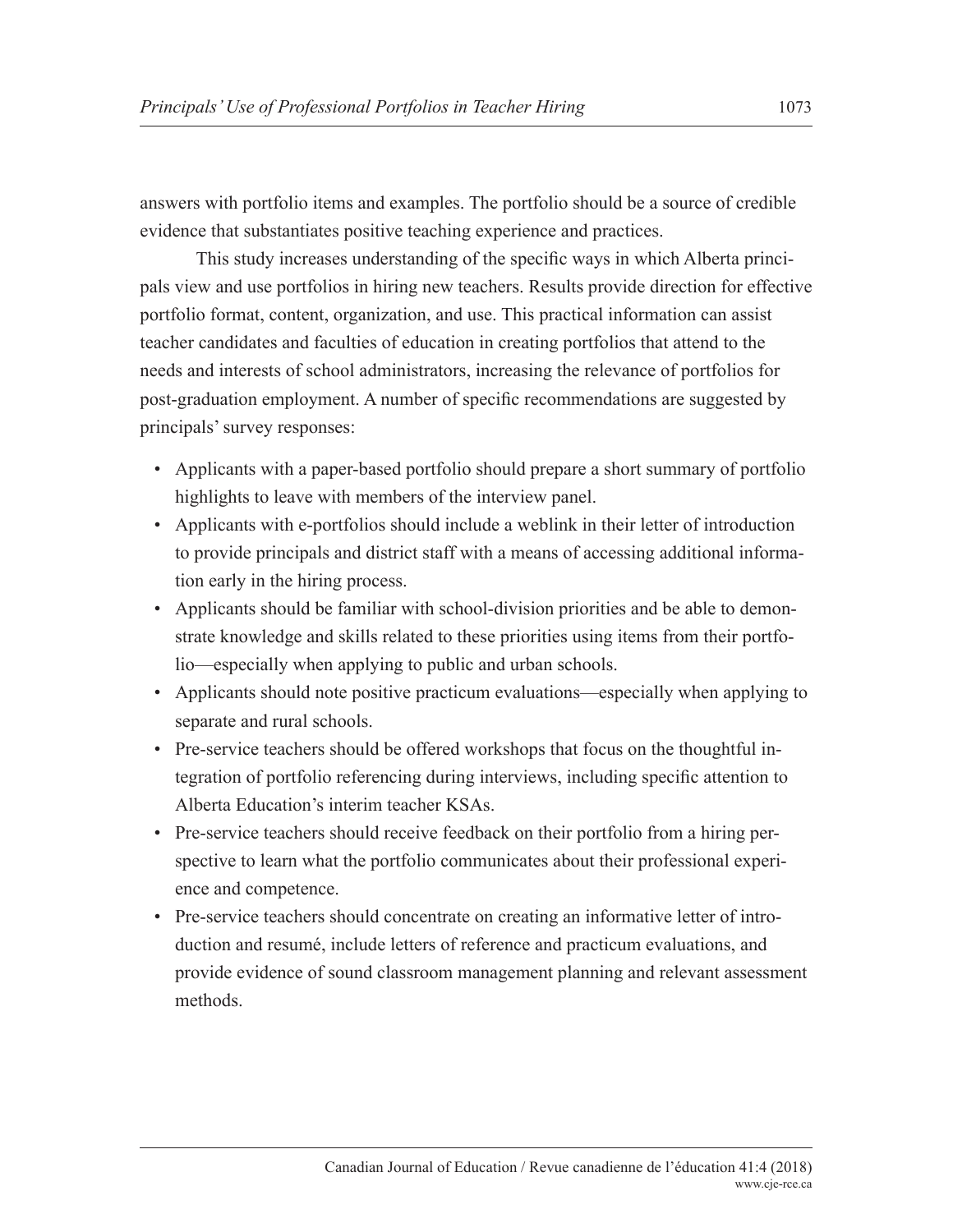## **References**

- Alberta Education. (2016, April). *Number of Alberta schools and authorities*. Retrieved from https://education.alberta.ca/department/stats/numberofschools/
- Alberta Government. (2013, October). *Teaching quality standard applicable to the provision of basic education in Alberta: Ministerial order 016/97*. Retrieved from https://education.alberta.ca/media/1626523/english-tqs-card-2013\_3.pdf
- An, H., & Wilder, H. (2010). A bottom-up approach for implementing electronic portfolios in a teacher education program. *Journal of Digital Learning in Teacher Education*, *26*(3), 84–91.
- Attinello, J. R., Lare, D., & Waters, F. (2006). The value of teacher portfolios for evaluation and professional growth. *National Association of Secondary School Principals. NASSP Bulletin*, *90*(2), 132–152. doi: 10.1177/0192636506288864
- Babbie, E. R., & Benaquisto, L. (2010). *Fundamentals of social research* (2nd Canadian ed.). Toronto, ON: Nelson.
- Barrett, H. C. (2011). *Balancing the two faces of e-portfolios*. Retrieved from http:// electronicportfolios.org/balance/balancingarticle2.pdf
- Beck, R. J., Livne, N. L., & Bear, S. L. (2005). Teachers' self-assessment of the effects of formative and summative electronic portfolios on professional development. *European Journal of Teacher Education*, *28*(3), 221–244. doi: 10.1080/02619760500268733
- Bryman, A., Teevan, J. J., & Bell, E. (2009). *Social research methods* (2nd Canadian ed.). Toronto, ON: Oxford University Press.
- Butler, P. (2006). *A review of the literature on portfolios and electronic portfolios*. Retrieved from http://www.eportfoliopractice.qut.edu.au/docs/Butler%20-%20Review%20 of%20lit%20on%20ePortfolio%20research%20-%20NZOct%202006.pdf
- Cambridge, B. L. (2001). Electronic portfolios as knowledge builders. In B. L. Cambridge, S. Kahn, D. P. Tompkins, & K. B. Yancey (Eds.), *Electronic portfolios: Emerging practices in student, faculty, and institutional learning* (pp. 1–11). Washington, DC: American Association for Higher Education.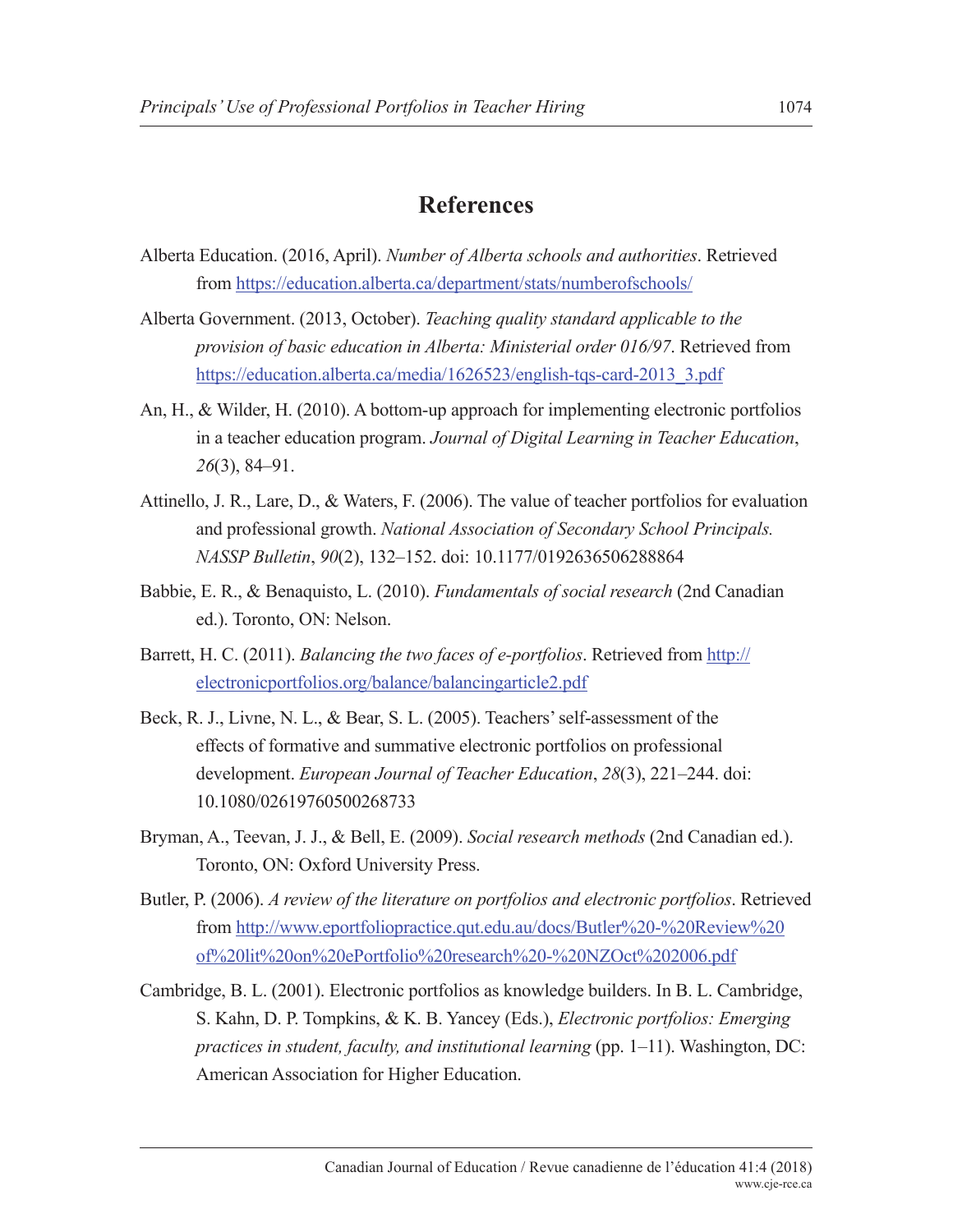- Campbell, D. M., Cignetti, P. B., Melenyzer, B. J., Nettles, D. H., & Wyman, R. M., Jr. (2007). *How to develop a professional portfolio: A manual for teachers* (4th ed.). Boston; MA: Pearson/Allyn and Bacon.
- Cranston, J. (2012). Evaluating prospects: The criteria used to hire new teachers. *Alberta Journal of Educational Research*, *58*(3), 350–367.
- Creswell, J. W., & Miller, D. L. (2000). Determining validity in qualitative inquiry. *Theory into Practice*, *39*(3), 124–130.
- Dey, I. (1993). *Qualitative data analysis: A user-friendly guide for social scientists*. London, England: Routledge.
- Elliott, L., Daily, N. L., Fredricks, L., & Graham, M. S. (2008). Transitioning from students to professionals: Using a writing across the curriculum model to scaffold portfolio development. *The Teacher Educator*, *43*(1), 46–58. doi: 10.1080/08878730701728895
- Elo, S., & Kyngäs, H. (2008). The qualitative content analysis process. *Journal of Advanced Nursing*, *62*(1), 107–115. doi: 10.1111/j.1365-2648.2007.04569.x
- Haddock, C. K., Rindskopf, D., & Shadish, W. R. (1998). Using odds ratios as effect sizes for meta-analysis of dichotomous data: A primer on methods and issues. *Psychological Methods*, *3*(3), 339–353.
- Hallman, H. L. (2007). Negotiating teacher identity: Exploring the use of electronic teaching portfolios with preservice English teachers. *Journal of Adolescent & Adult Literacy*, *50*(6), 474–485. doi: 10.1598/JAAL.50.6.5
- Hauge, T. E. (2006). Portfolios and ICT as means of professional learning in teacher education. *Studies in Educational Evaluation*, *32*(1), 23–36. doi: 10.1016/j. stueduc.2006.01.002
- Heath, M. (2002). Electronic portfolios for reflective self-assessment. *Teacher Librarian*, *30*(1), 19–23.
- Heath, M. (2005). Are you ready to go digital? The pros and cons of electronic portfolio development. *Library Media Connection*, *23*(7), 66–70.
- Hurst, B., Wilson, C., & Cramer, G. (1998). Professional teaching portfolios: Tools for reflection, growth, and advancement. *The Phi Delta Kappan*, *79*(8), 578–582.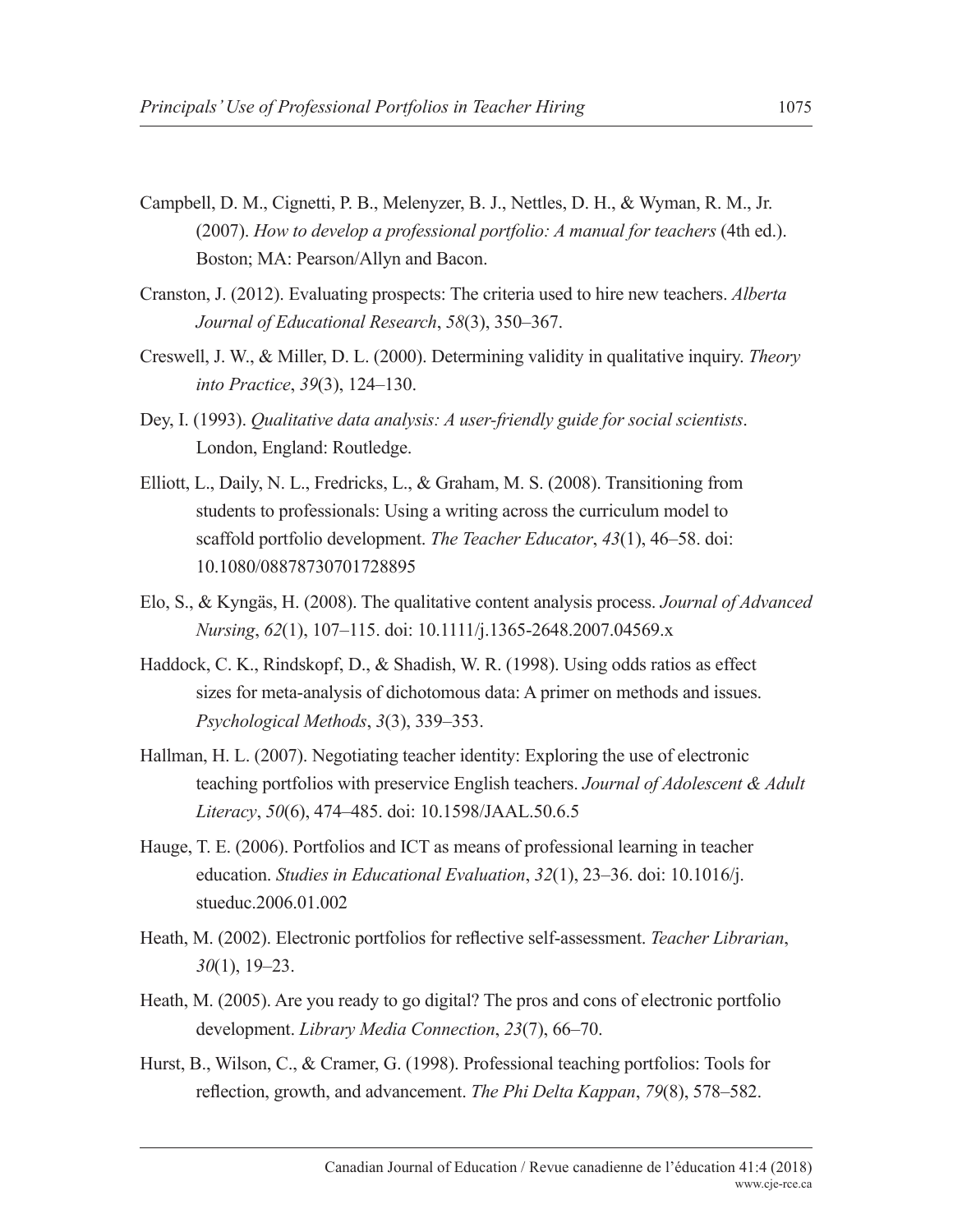- Khalilzadeh, J., & Tasci, A. D. A. (2017). Large sample size, significance level, and the effect size: Solutions to perils of using big data for academic research. *Tourism Management*, *62*, 89–96. doi: 10.1016/j.tourman.2017.03.026
- Kitchenham, A., & Chasteauneuf, C. (2009). An application of Mezirow's critical reflection theory to electronic portfolios. *Journal of Transformative Education*, *7*(3), 230–244. doi: 10.1177/1541344610383287
- Klenke, K. (2008). *Qualitative research in the study of leadership*. Bingley, England: Emerald Group.
- Lin, Q. (2008). Preservice teachers' learning experiences of constructing e-portfolios online. *The Internet and Higher Education*, *11*(3–4), 194–200. doi: 10.1016/j. iheduc.2008.07.002
- Lincoln, Y. S., & Guba, E. G. (1985). *Naturalistic inquiry*. Newbury Park, CA: SAGE.
- Madariaga, L., Nussbaum, M., Burq, I., Marañón, F., Salazar, D., Maldonado, L.,… Naranjo, M. A. (2017). Online survey: A national study with school principals. *Computers in Human Behavior*, *74*, 35–44. doi: 10.1016/j.chb.2017.03.067
- Mason, R. W., & Schroeder, M. P. (2010). Principal hiring practices: Toward a reduction of uncertainty. *The Clearing House: A Journal of Educational Strategies, Issues and Ideas*, *83*(5), 186–193. doi: 10.1080/00098650903583727
- Ndoye, A., Ritzhaupt, A. D., & Parker, M. A. (2012). Use of eportfolios in K–12 teacher hiring in North Carolina: Perspectives of school principals. *International Journal of Education Policy & Leadership*, *7*(4), 1–10.
- Nunnally, J. C. (1978). *Psychometric theory* (2nd ed.). New York, NY: McGraw-Hill.
- Parker, M., Ndoye, A., & Ritzhaupt, A. D. (2012). Qualitative analysis of student perceptions of e-portfolios in a teacher education program. *Journal of Digital Learning in Teacher Education*, *28*(3), 99–107.
- Pecheone, R. L., Pigg, M. J., Chung, R. R., & Souviney, R. J. (2005). Performance assessment and electronic portfolios: Their effect on teacher learning and education. *The Clearing House: A Journal of Educational Strategies, Issues and Ideas*, *78*(4), 164–176. doi: 10.3200/TCHS.78.4.164-176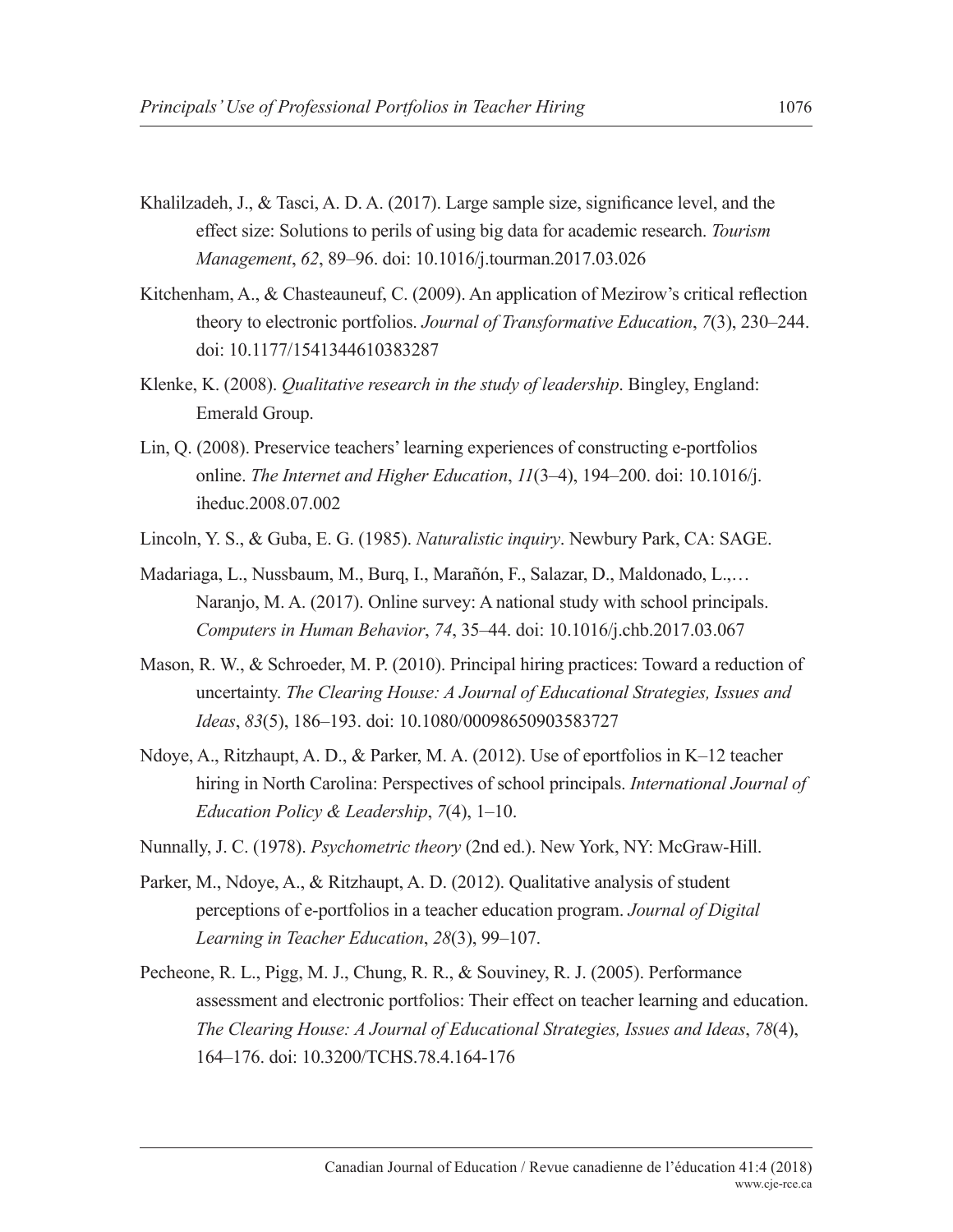- Polit, D. F., & Beck, C. T. (2004). *Nursing research: Principles and methods*. Philadelphia, PA: Lippincott Williams & Wilkins.
- Robson, C. (1993). *Real world research: A resource for social scientists and practitionerresearchers*. Oxford, England: Blackwell Publishers.
- Rodríguez del Águila, M. M., & González-Ramírez, A. R. (2014). Sample size calculation. *Allergologia et Immunopathologia*, *42*(5), 485–492. doi: 10.1016/j.aller.2013.03.008
- Rolheiser, C., & Schwartz, S. (2001). Pre-service portfolios: A base for professional growth. *Canadian Journal of Education*, *26*(3), 283–300. doi: 10.2307/1602209
- Schensul, S. L., Schensul, J. J., & LeCompte, M. D. (1999). *Essential ethnographic methods: Observations, interviews, and questionnaires*. Walnut Creek, CA: AltaMira Press.
- Schreier, M. (2012). *Qualitative content analysis in practice*. Thousand Oaks, CA: SAGE.
- Seidman, I. (2006). *Interviewing as qualitative research: A guide for researchers in education and the social sciences* (3rd ed.). New York, NY: Teachers College Press.
- Shepherd, C. E., & Hannafin, M. J. (2008). Examining preservice teacher inquiry through video-based, formative assessment e-portfolios. *Journal of Computing in Teacher Education*, *25*(1), 31–37.
- Shepherd, C. E., & Skrabut, S. (2011). Rethinking electronic portfolios to promote sustainability among teachers. *TechTrends*, *55*(5), 31–38. doi: 10.1007/ s11528-011-0525-5
- Smith, K., & Tillema, H. (2003). Clarifying different types of portfolio use. *Assessment & Evaluation in Higher Education*, *28*(6), 625–648. doi: 10.1080/0260293032000130252
- Strudler, N., & Wetzel, K. (2008). Costs and benefits of electronic portfolios in teacher education: Faculty perspectives. *Journal of Computing in Teacher Education*, *24*(4), 135–142.
- Strudler, N., & Wetzel, K. (2011). Electronic portfolios in teacher education: Forging a middle ground. *Journal of Research on Technology in Education*, *44*(2), 161–173. doi: 10.1080/15391523.2011.10782584